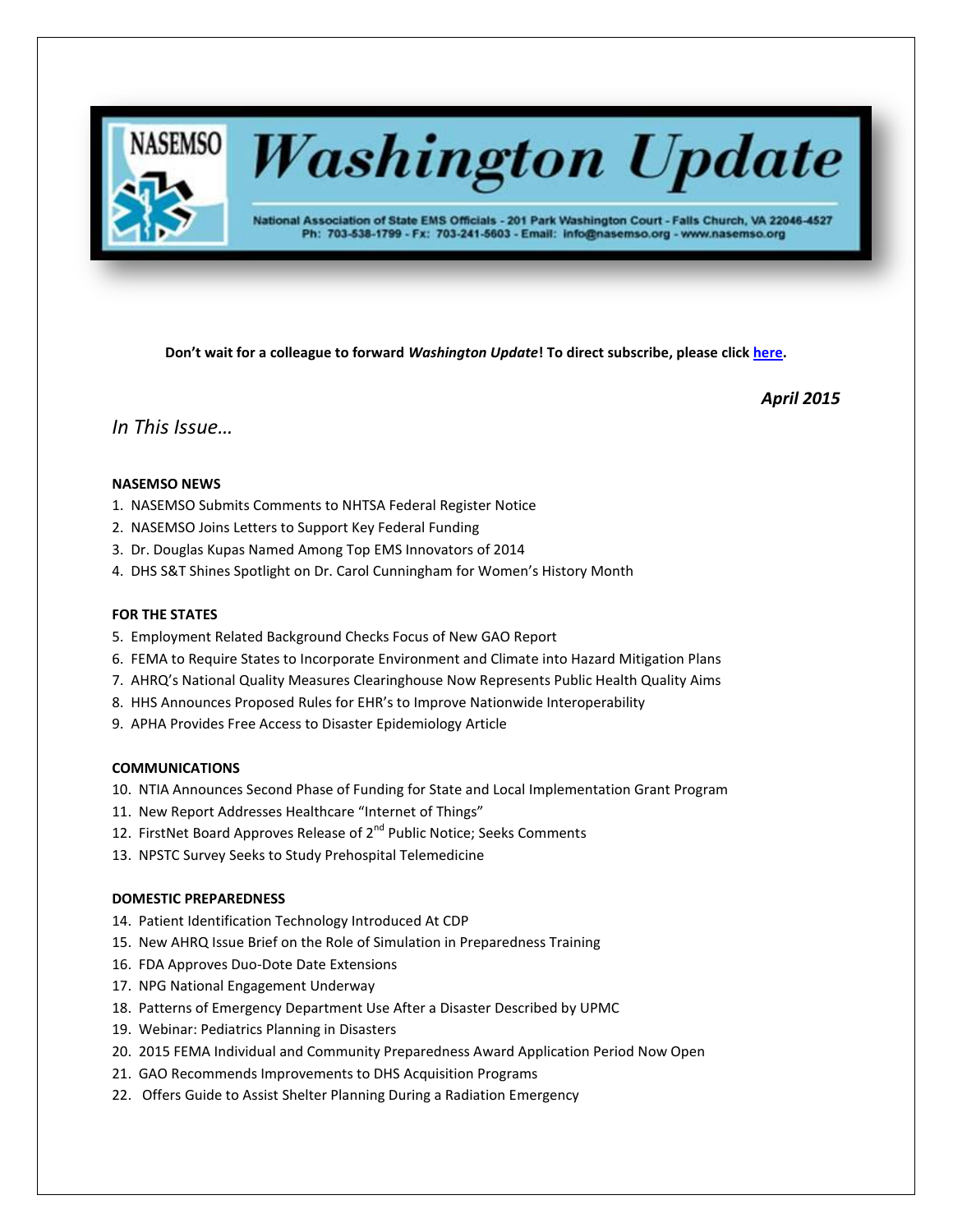# **HITS**

- 23. WiFi Expansion Could Threaten V2V Safety Technology
- 24. Secretary Foxx Sends Six-Year Transportation Bill to Congress

#### **MEDICAL DIRECTION**

- 25. New Guideline Evaluates High Sensitivity Troponin Tests in Ruling Out AMI
- 26. Rare But Dangerous Drug Interaction Reported

#### **PEDIATRIC EMERGENCY CARE**

- 27. New AAP Policy Statement Addresses Preferred Dosing of Liquid Meds in Pediatrics
- 28. EMSC NRC Seeks Applicants for Advisory Council
- 29. Fifth Annual QI Research Methods Conference Scheduled for April 24

#### **TRAUMA**

- 30. NTAM 2015 Toolkit Now Available
- 31. Researchers Evaluate Trauma Center Financial Impacts in a Statewide System
- 32. Trauma Bill Moves to Senate
- 33. ATS Offers New Course for Injury Prevention Coordinators

#### **FEDERAL PARTNERS**

- 34. NHTSA to Host "EMS Focus" Webinar on Ground Ambulance Crashes
- 35. NIOSH Science Blog Spotlights Violence in Healthcare
- 36. AHRQ Seeks Comment on Predictive Validity of GRADE Approach
- 37. AHRQ Offers Innovations on Reducing Non-Urgent Emergency Services
- 38. Wakefield Named New Acting Deputy Secretary at HHS
- 39. HHS to Address Opioid Drug Related Overdose, Death and Dependence
- 40. GAO Report Addresses Federal Coordination of Drug Shortages
- 41. FDA Approval Potentially Reduces Number of Childhood Vaccines
- 42. White House Announces National Action Plan to Combat Antibiotic-Resistant Bacteria
- 43. FDA Issues Non-Binding Recommendations to Prevent Mishaps with Small Bore (Luer) Connectors

#### **INDUSTRY NEWS**

44. Nominations Sought for National EMS Awards of Excellence

#### **INTERESTING READING**

- 45. Revisiting the "Golden Hour": An Evaluation of Out-of-Hospital Time in Shock and Traumatic Brain Injury
- 46. Ultrasonography for confirmation of endotracheal tube placement: A systematic review and meta-analysis
- 47. Out-of-hospital pediatric airway management in the United States
- 48. Measuring Quality of Pediatric Care: Where We've Been and Where We're Going
- 49. High Tidal Volume Decreases Adult Respiratory Distress Syndrome, Atelectasis, and Ventilator Days Compared with Low Tidal Volume in Pediatric Burned Patients with Inhalation Injury

#### **UPCOMING EVENTS**

#### **\*\*\*STATEWIDE EMS CONFERENCES\*\*\***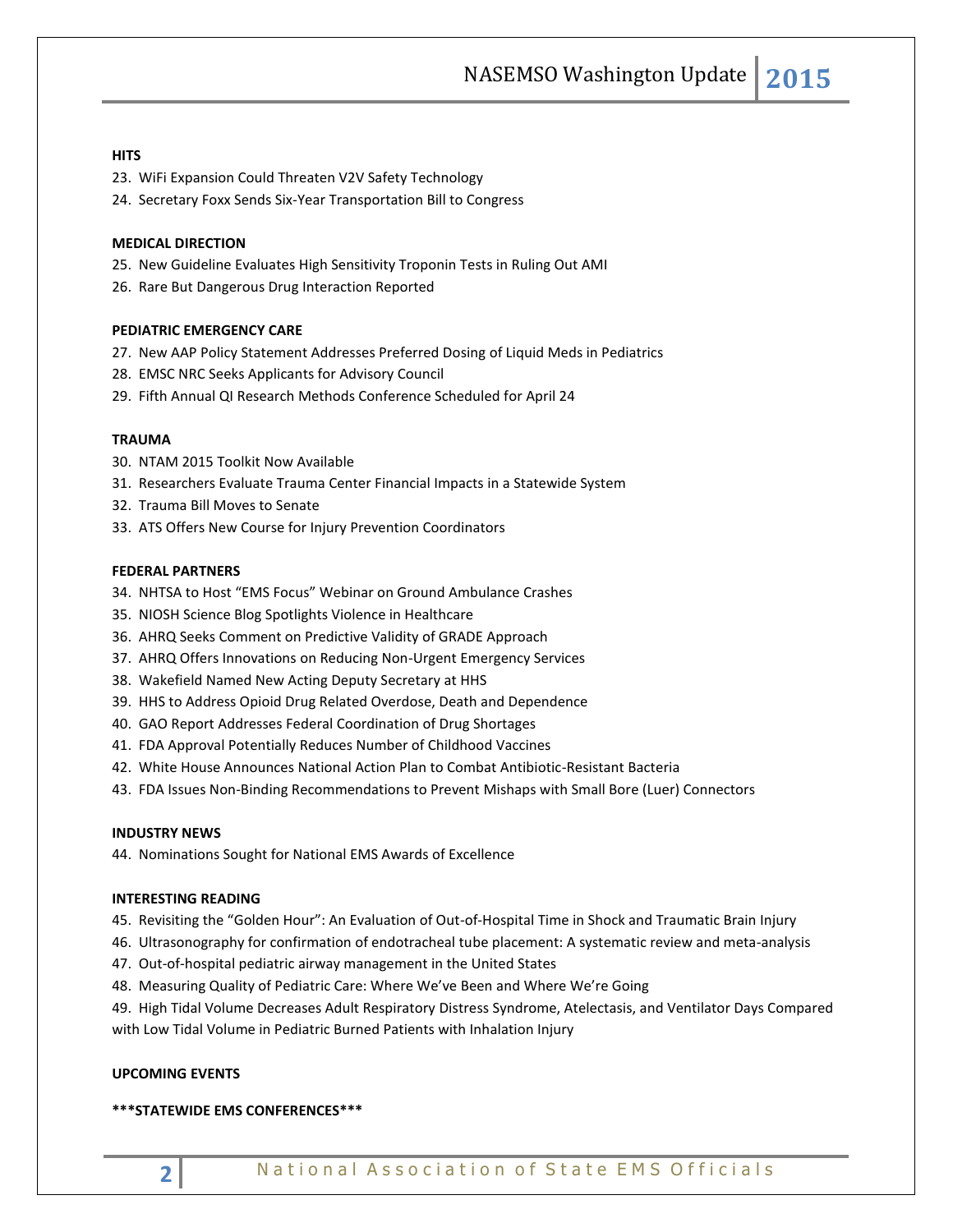**\*\*\*National Conferences and Special Meetings\*\*\***

# **1. NASEMSO Submits Comments to NHTSA Federal Register Notice**

Earlier this year in [a Federal Register notice,](https://www.federalregister.gov/articles/2015/01/21/2015-00807/reports-forms-and-record-keeping-requirements) the National Highway Traffic Safety Administration (NHTSA) proposed the collection of data from EMS agencies providing ambulance services and State offices responsible for overseeing training, licensing, and regulation of EMS agencies and their drivers to learn about the types of driver training required. NASEMSO was one of two respondents that responded for the docket, *Characterizing*  Ambulance Driver Training in EMS Systems, which can be viewe[d here.](http://www.regulations.gov/#!docketDetail;D=NHTSA-2014-0127)

# **2. NASEMSO Joins Letters to Support Key Federal Funding**

NASEMSO has joined stakeholders in urging Congressional leaders to provide funding for the EMSC program. The letters states: "As organizations that care deeply about the health and safety of our nation's children, we write to request that you provide \$21,116,000 in funding for the Emergency Medical Services for Children (EMSC) program at the Health Resources and Services Administration in the Fiscal Year (FY) 2016 Labor, HHS, Education (LHHS) appropriations bill.

In related news, NASEMSO joined the members of the CDC Coalition in sending letters urging Congressional leaders to provide \$7.8 billion for the Centers for Disease Control and Prevention's programs in the FY 2016 Labor, Health and Human Services, Education and Related Agencies Appropriations bill. The letters noted that coalition members are pleased that President Obama's FY 2016 budget request would increase CDC's program level by \$141 million over FY 2015.

Finally, NASEMSO has joined stakeholders in a letter to the House and Senate Appropriations Committee leadership in support of FY 2016 funding for key federal programs aimed at addressing prescription opioid misuse and recovery. This effort is being organized by Trust for America's Health. For more information...

#### **3. Dr. Douglas Kupas Named Among Top EMS Innovators of 2014**

JEMS and Physio-Control, Inc. announce that PA State EMS Medical Director and NASEMSO member Dr. Douglas Kupas has been named one of the top 10 EMS Innovators of 2014. Individuals are nominated by their peers in recognition of their hard work, dedication and selfless efforts to make a difference in the delivery of EMS or in the lives of patients and providers. Dr. Kupas was recognized for his tireless efforts in implementing some of the Nation's first statewide EMS protocols including his efforts to establish high-functioning CPR teams in a pit crew approach to put emerging science into practice. This is the seventh year of the EMS 10 Innovators in EMS program, jointly sponsored by Physio-Control and JEMS*.* The program has a simple mission but a powerful objective: identify some of the best innovators in the EMS industry and alert the EMS



community to their achievements to help providers and patients in the future. NASEMSO congratulates Dr. Kupas, a past chair of the Medical Directors Council on this well-deserved recognition!! [For more infor](http://www.jems.com/special/ems-10-innovators-ems-2014)mation…

#### **4. DHS S&T Shines Spotlight on Dr. Carol Cunningham for Women's History Month**

The U.S. Department of Homeland Security (DHS) Science and Technology Directorate's (S&T) First Responders Group (FRG) helps S&T maintain focus on the top-priority needs of responders in the field. Their First Responder Spotlight Series highlights several FRRG members, offering a glimpse into their daily responsibilities, as well as their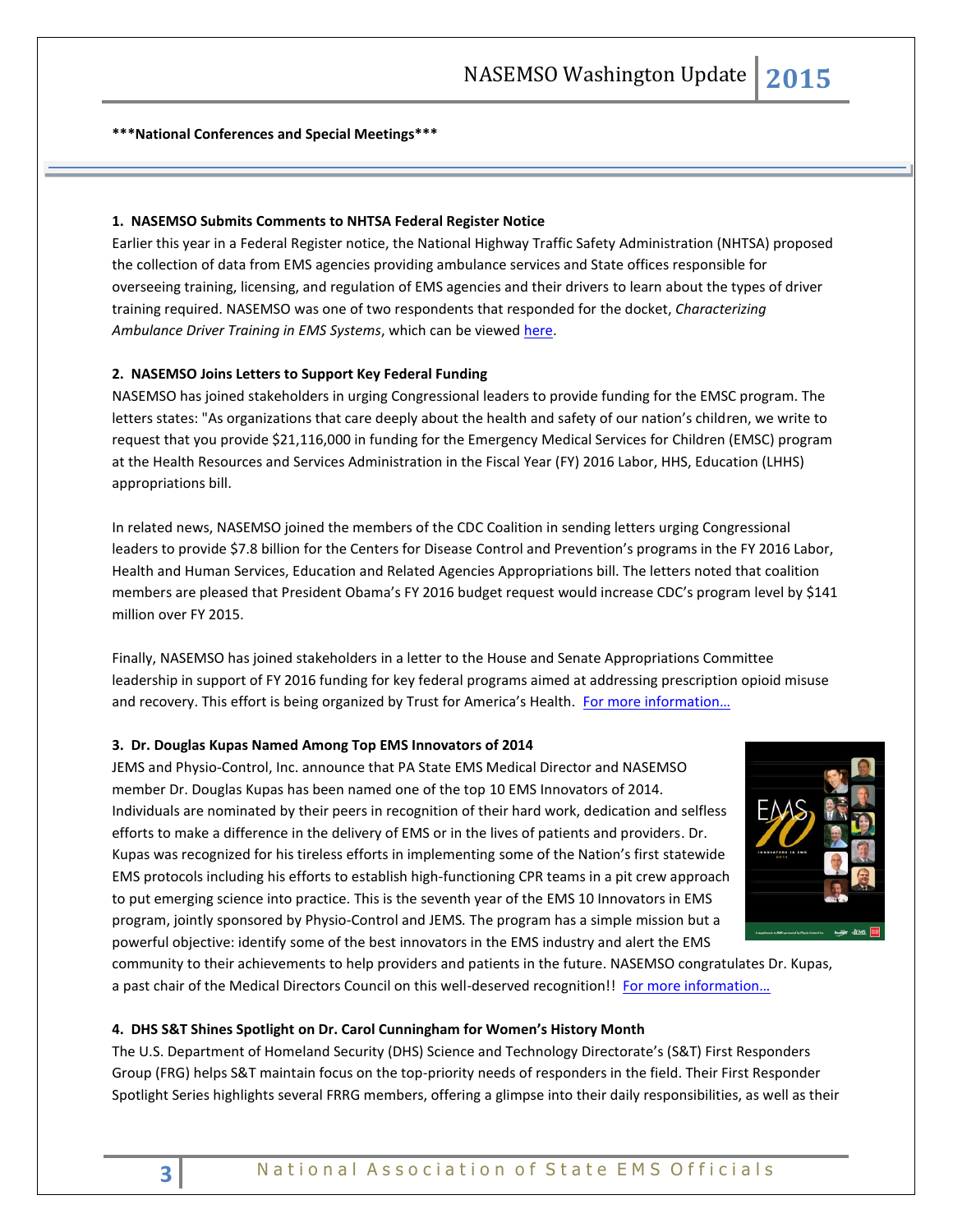ongoing support of S&T technology development. In honor of Women's History Month (March 2015), DHS shone the spotlight on our own Dr. Cunningham. Way to go, Carol! [For more information…](http://www.firstresponder.gov/Pages/Women%E2%80%99s-History-Month-First-Responder-Spotlight-of-Dr--Carol-A--Cunningham.aspx)

# **5. Employment Related Background Checks Focus of New GAO Report**

Authorized employers use information from FBI criminal history record checks to assess a person's suitability for employment or to obtain a license. States create criminal records and the FBI facilitates access to these records by other states for nationwide checks. The Government Accountability Office (GAO) was asked to assess efforts to address concerns about incomplete records, among other things. GAO analyzed laws and regulations used to conduct criminal record checks and assessed the completeness of records; conducted a nationwide survey, which generated responses from 47 states and the District of Columbia; and interviewed officials that manage checks from the FBI and 4 states (California, Florida, Idaho, and Washington). GAO selected states based on geographic location and other factors. *"CRIMINAL HISTORY RECORDS Additional Actions Could Enhance the Completeness of Records Used for Employment-Related Background Checks Report to Congressional Requesters"* February 2015 GAO-15-162 is now available [here.](http://www.gao.gov/assets/670/668505.pdf)

# **6. FEMA to Require States to Incorporate Environment and Climate into Hazard Mitigation Plans**

The *State Mitigation Plan Review Guide* is FEMA's official policy on, and interpretation of, the requirements for State Standard and Enhanced Mitigation Planning found at 44 Code of Federal Regulations Part 201 Mitigation Planning. The intended use of the *State Mitigation Plan Review Guide* is to facilitate consistent evaluation and approval of State Mitigation Plans as well as to facilitate State compliance with the mitigation planning requirements when updating plans. In the recently updated guide, FEMA requires that states applying for disaster preparedness funds produce plans that consider "changing environmental or climate conditions that may affect and influence the long-term vulnerability from hazards in the state." The policy doesn't affect federal money for relief after a hurricane, flood or other disaster. Specifically, beginning in March 2016, states seeking preparedness money will have to assess how climate change threatens their communities. Governors will have to sign off on hazard mitigation plans. While some states, including New York, have already started incorporating climate risks in their plans, most haven't because FEMA's old 2008 guidelines didn't require it. For more information...

# **7. AHRQ's National Quality Measures Clearinghouse Now Represents Public Health Quality Aims**

AHRQ's National Quality Measures Clearinghouse (NQMC) now tags measure summaries corresponding to its [Population Health Measure Domains](http://www.qualitymeasures.ahrq.gov/about/domain-framework.aspx) with one or more of nine Public Health Aims for Quality. These quality aims, selected by the HHS Public Health Quality Forum (PHQF), give a description of the characteristics on what quality should look like in public health. The nine quality aims are intended to guide public health practices to ensure quality for improving population health outcomes. The nine aims are effectiveness, efficiency, equity, healthpromoting, population-centeredness, proactiveness, risk-reducing, transparency and vigilance. They serve as aspirational characteristics to guide quality goals (for example, program design and implementation, management and governance, or policy research) when fulfilling a public health mission. [NQMC's Glossary](http://www.qualitymeasures.ahrq.gov/about/glossary.aspx#public) provides additional information about PHQF's public health aims for quality.

# *Celebrate National Public Health Week \* April 6-12, 2015*

# **8. HHS Announces Proposed Rules for EHR's to Improve Nationwide Interoperability**

The U.S. Department of Health and Human Services, Centers for Medicare & Medicaid Services (CMS) and Office of the National Coordinator for Health Information Technology (ONC) recently announced the release of the Stage 3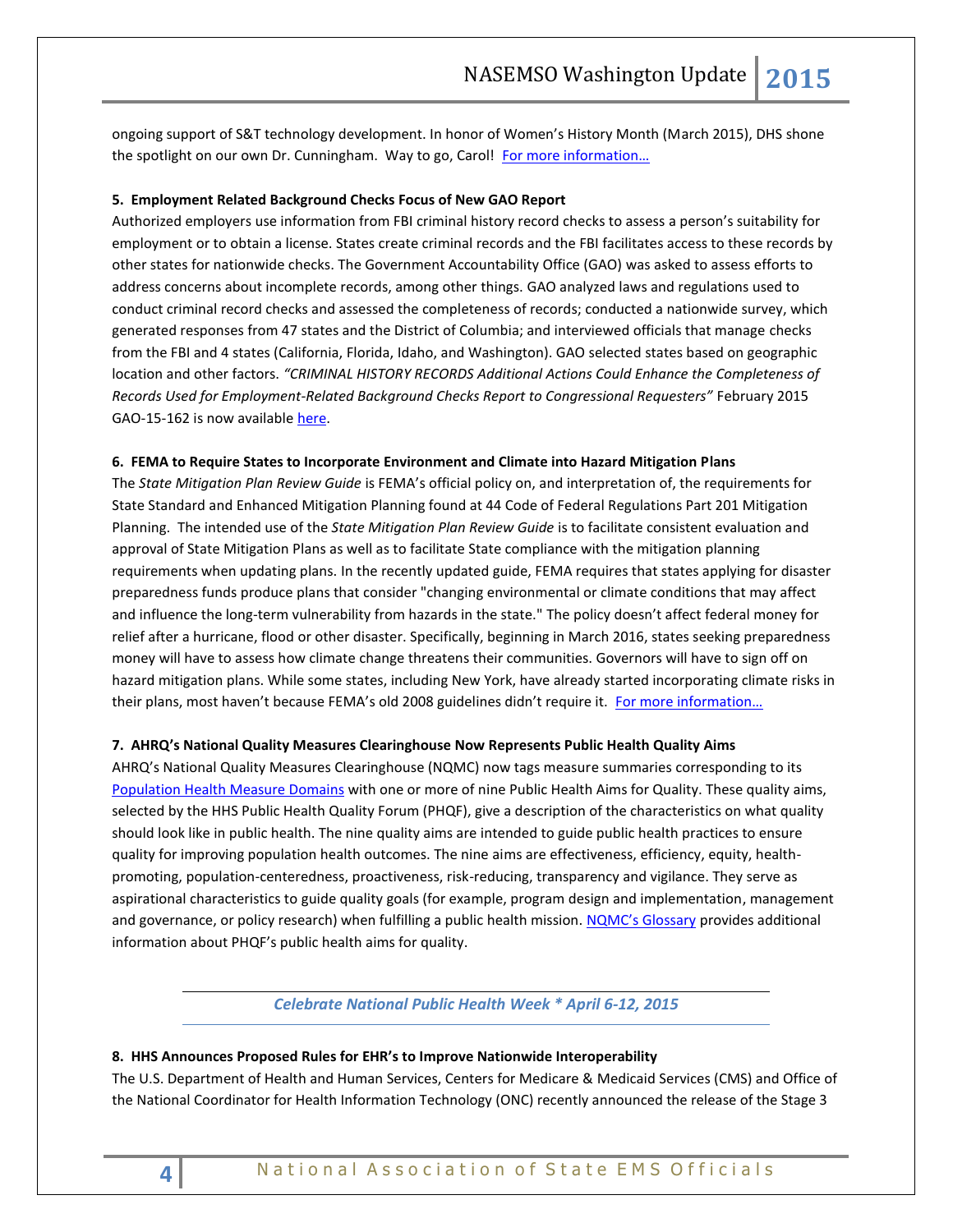notice of proposed rulemaking for the Medicare and Medicaid Electronic Health Records (EHRs) Incentive Programs and 2015 Edition Health IT Certification Criteria to improve the way electronic health information is shared and ultimately improve the way care is delivered and experienced. The Meaningful Use Stage 3 proposed rule issued by CMS specifies new criteria that eligible professionals, eligible hospitals, and critical access hospitals must meet to qualify for Medicaid EHR incentive payments. The rule also proposes criteria that providers must meet to avoid Medicare payment adjustments (Medicaid has no payment adjustments) based on program performance beginning in payment year 2018. The rule gives more flexibility and simplifies requirements for providers by focusing on advanced use of electronic health records and eliminating requirements that are no longer relevant. The Stage 3 proposed rule may be viewed at [here](https://www.federalregister.gov/articles/2015/03/30/2015-06685/medicare-and-medicaid-programs-electronic-health-record-incentive-program-stage-3) and the comment period ends on May 29, 2015. The 2015 Edition proposed rule may be viewed at [here](https://www.federalregister.gov/articles/2015/03/30/2015-06612/health-information-technology-certification-criteria-base-electronic-health-record-definition-and) and the comment period ends on May 29, 2015. The Draft 2015 Edition Certification Test Procedures may be viewed at [HealthIT.gov,](https://confluence.oncprojectracking.org/display/CERTTEST2015/ONC+Health+IT+Certification+Program+2015+Edition+Test+Methods+Home) and the comment period ends on June 30, 2015. For more information...

#### **9. APHA Provides Free Access to Disaster Epidemiology Article**

Disaster epidemiology (i.e., applied epidemiology in disaster settings) presents a source of reliable and actionable information for decision-makers and stakeholders in the disaster management cycle. However, epidemiological methods have yet to be routinely integrated into disaster response and fully communicated to response leaders. We present a framework consisting of rapid needs assessments, health surveillance, tracking and registries, and epidemiological investigations, including risk factor and health outcome studies and evaluation of interventions, which can be practiced throughout the cycle. Applying each method can result in actionable information for planners and decision-makers responsible for preparedness, response, and recovery. Disaster epidemiology, once integrated into the disaster management cycle, can provide the evidence base to inform and enhance response capability within the public health infrastructure. To read *The Role of Applied Epidemiology Methods in the Disaster Management Cycle*, click [here.](http://ajph.aphapublications.org/doi/pdf/10.2105/AJPH.2014.302010)

#### **10. NTIA Announces Second Phase of Funding for State and Local Implementation Grant Program**

The U.S. Commerce Department's National Telecommunications and Information Administration (NTIA) just announced it will be releasing the second phase of previously-awarded grant funding for states and territories to begin collecting data necessary to plan for the nationwide public safety broadband network being developed by the First Responder Network Authority (FirstNet). This second phase of SLIGP funding (\$58 million) will allow states to collect data identifying and prioritizing where public safety broadband coverage is needed, identifying potential users and their capacity needs, and detailing current providers and procurement mechanisms. For more [information…](http://www.ntia.doc.gov/press-release/2015/ntia-announces-second-phase-funding-state-and-local-implementation-grant-program)

#### **11. New Report Addresses Healthcare "Internet of Things"**

Medical devices, which can be worn or even implanted inside the body, are used to medicate, treat diseases, and maintain general health and wellness. A new report, a collaboration between Intel Security and Atlantic Council's Cyber Statecraft Initiative at the Brent Scowcroft Center on International Security, explores security risks and opportunities that networked medical devices offer to society. It also provides recommendations for industry, regulators, and medical professionals to maximize value to patients while minimizing security risks arising from software, firmware, and communication technology across these devices. The analysis in this report, *The Healthcare Internet of Things Rewards and Risks*, draws attention to the delicate balance between the promise of a new age of technology and society's ability to secure the technological and communications foundations of these innovative devices. The report provides several recommendations, including: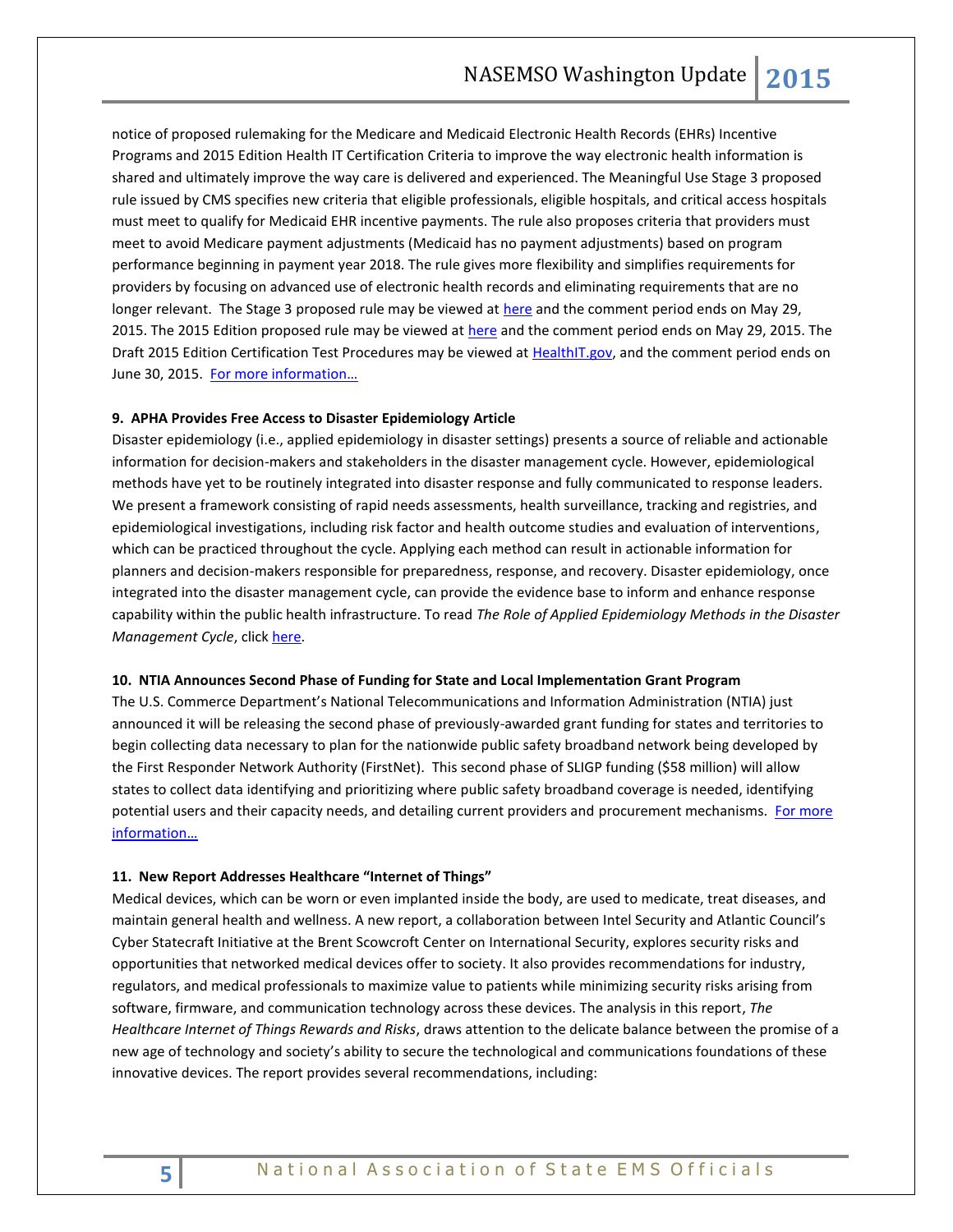- Security should be built into devices and the networks they use at the outset rather than as an afterthought.
- Industry and governments should consider implementing a comprehensive set of security standards or best practices for networked medical devices to address underlying risks.
- Private-private and public-private collaboration must continue to improve.
- The regulatory approval paradigm for medical devices may need to evolve in order to better incentivize innovations while enabling healthcare organizations to meet regulatory policy goals and protect the public interest.
- There must be an independent voice for the public, to ensure patients and their families have a voice, the goal being to strike a balance among effectiveness, usability, and security when the device is implemented and operated by consumers.

Lastly, this report recommends an independent voice for the public, especially patients and their families, to strike a better balance between effectiveness, usability, and security when devices are implemented and operated. [For](http://www.mcafee.com/us/resources/reports/rp-healthcare-iot-rewards-risks.pdf)  [more information…](http://www.mcafee.com/us/resources/reports/rp-healthcare-iot-rewards-risks.pdf)

# **12. FirstNet Board Approves Release of 2nd Public Notice; Seeks Comments**

As part of its ongoing efforts to consult with stakeholders, the First Responder Network Authority (FirstNet) Board recently approved for release a second Public Notice (Second Notice) seeking comment on important interpretations of FirstNet's enabling legislation, including public safety customer, operational, and funding considerations related to states or territories assuming responsibility for radio access network (RAN) deployment. The Middle Class Tax Relief and Job Creation Act of 2012 (Act) requires FirstNet to ensure the establishment of a nationwide public safety broadband network (NPSBN) based on a single national network architecture that evolves with technological advances over time. The Second Notice seeks feedback from all interested stakeholders, including public safety professionals from local, regional, tribal, and state jurisdictions, and vendors on a number of preliminary interpretations regarding key provisions of the Act, including:

- Technical requirements for equipment to be used on the network, including open standards for connectivity and device competition;
- The nature and application of FirstNet network policies, including those that aim to preserve interoperability in states and territories that assume responsibility for building and operating a RAN;
- The Governor's decision to assume RAN responsibility, and the roles and responsibilities of states and FirstNet throughout the process; and
- Customer, operational, and critical funding considerations regarding state or territory assumption of RAN responsibility.

The Second Notice aims to provide more clarity around important customer, operational, and funding considerations regarding state/territory planning for the NPSBN. It also addresses technical requirements required under the act for the NPSBN and the user devices accessing the network. The critical feedback received by the Board will inform FirstNet's implementation of the network in all states and territories, including those with substantial rural areas. FirstNet plans to address the conclusions resulting from the First Notice in upcoming releases. The deadline for comments is 4/13/2015. For more information...

\*\*Learn more about FirstNet and Emergency Medical Service[s here.\\*](http://www.firstnet.gov/sites/default/files/firstnet-ems-factsheet.pdf)\*

# **13. NPSTC Survey Seeks to Study Prehospital Telemedicine**

The EMS Working Group of the National Public Safety Telecommunications Council (NPSTC) is currently studying the use of prehospital (EMS) mobile telemedicine. A new nationwide public safety broadband network, called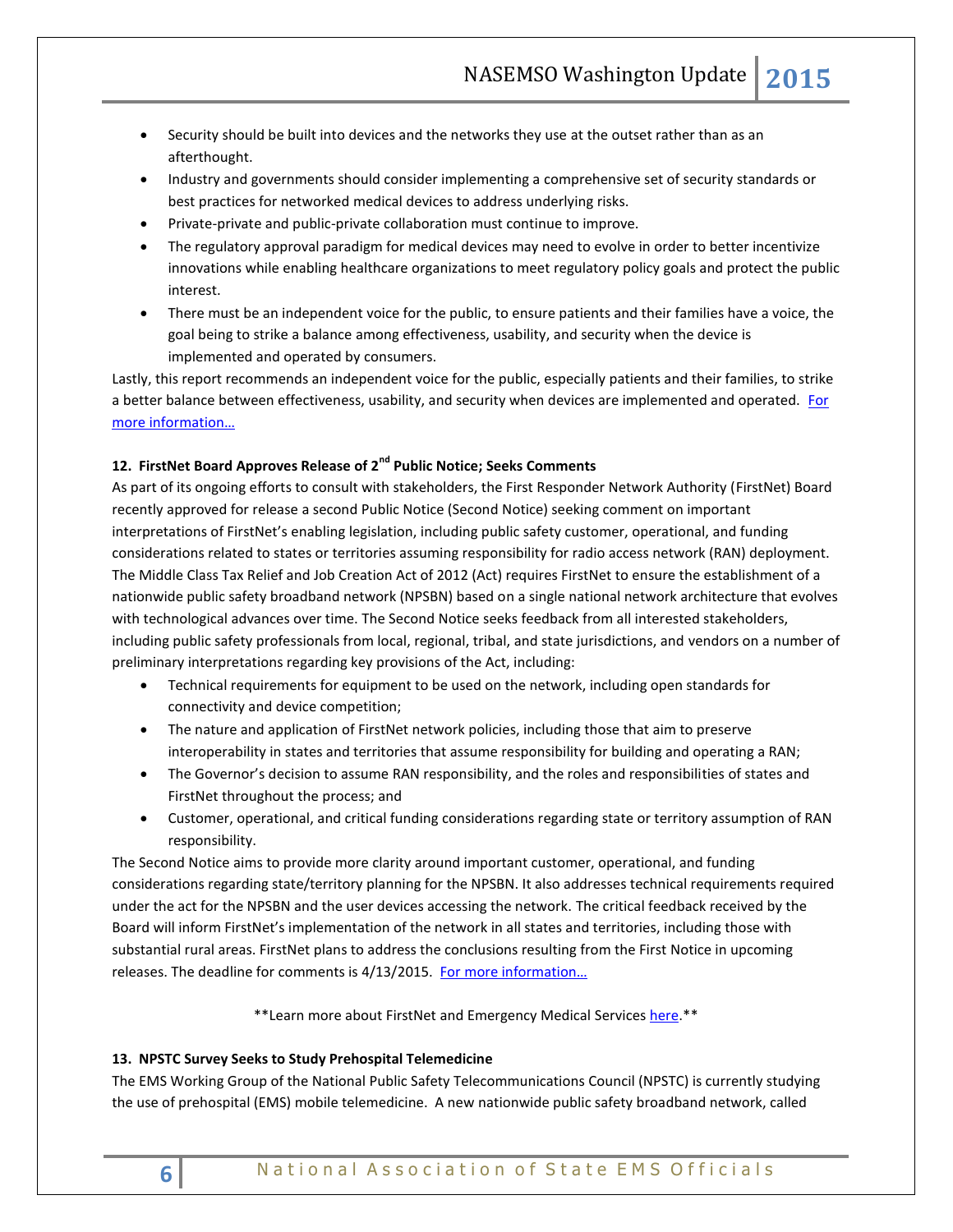FirstNet, will allow EMTs and paramedics to access a dedicated high speed data network. This new network will allow secure live video, pictures, text and patient data or vital signs telemetry to be shared with receiving physicians, hospitals and trauma centers, in addition to automated crash telemetry sensor data that is becoming standard on many vehicles. The EMS Working Group is examining the operational use cases for prehospital telemedicine (video and picture images). While the field of video conferencing and multi-media messaging technology is advancing quickly, there is no consensus in the healthcare community on how it should be used most effectively. This survey is one step to help determine how video and images might be used in the prehospital patient care setting. Click [here](http://survey.constantcontact.com/survey/a07eaqxapqdi7m52xm2/start) to participate. The survey will close on Friday, April 24, 2015, at 5 p.m. Pacific Daylight Time.

# **14. Patient Identification Technology Introduced At CDP**

Students attending healthcare training at the Center for Domestic Preparedness (CDP) are helping to perfect automated capabilities to track patients during mass casualty exercises. Automated patient tracking is used in a variety of healthcare facilities throughout the United States and is a key component to incident response and management. CDP has been testing the new tracking system from Global Emergency Resources and expects full implementation in their training programs early this year. The [software,](http://www.ger911.com/hc-suite/patient-tracking/) which is HIPAA/HITECH compliant for patient and hospital data, allows responders to use a smartphone to scan a bar code for patient tracking, and attach pictures and videos to help chart medical progress. The software also allows users to securely transmit patient information to a range of interconnected players including incident command, hospital command centers and public health officers. It includes the ability to scan barcodes on triage tags or ID cards, linking patients directly to a specific number, ensuring that the patient is properly identified. Any items (such as pets) included into the record will be associated with that person throughout the cycle of triage and care to discharge. Additionally, photographs and pertinent information such as a patient's name, age, gender, symptoms, associated injuries and treatment provided can also be recorded in the system. The data transmission can be used in conjunction with popular web-based programs found in a majority of first responder command and control elements. Data collection enables hospital leadership to maintain situational awareness, determine the number of patient admissions and hospital occupancy levels. CDP training is fully funded for tribal, state, and local response personnel. Round-trip air and ground transportation, lodging, and meals are provided at no cost to responders or their agency or jurisdiction. Federal personnel may also attend the numerous training programs offered at CDP. To learn more about the Center for Domestic Preparedness, visit [http://cdp.dhs.gov](http://cdp.dhs.gov/) or call 866-213-9553.

#### **15. New AHRQ Issue Brief on the Role of Simulation in Preparedness Training**

Simulation has long been recognized for the integral role it plays in high-risk industries. As the Ebola virus disease is amply demonstrating, health care is a high-risk industry. Yet providers and health care workers should not have to put their own lives at risk when caring for the sickest patients. Several simulation centers are already initiating simulation-based preparations to optimize their own readiness for Ebola patients and more rigorously address essential training, protocol development, personal protective equipment, and facilities issues. A new issue brief by the Agency for Healthcare Research and Quality's (AHRQ) underscores the helpful role simulation can serve in response to the Ebola virus disease, other emergent epidemic challenges, provider and patient safety, and quality of care in general. In addition to tested and verified protocols, health care professionals need practice implementing them through simulation. This brief also addresses simulation's essential features and benefits, approaches and uses. [For more information…](http://www.ahrq.gov/research/findings/factsheets/errors-safety/simulproj15/index.html)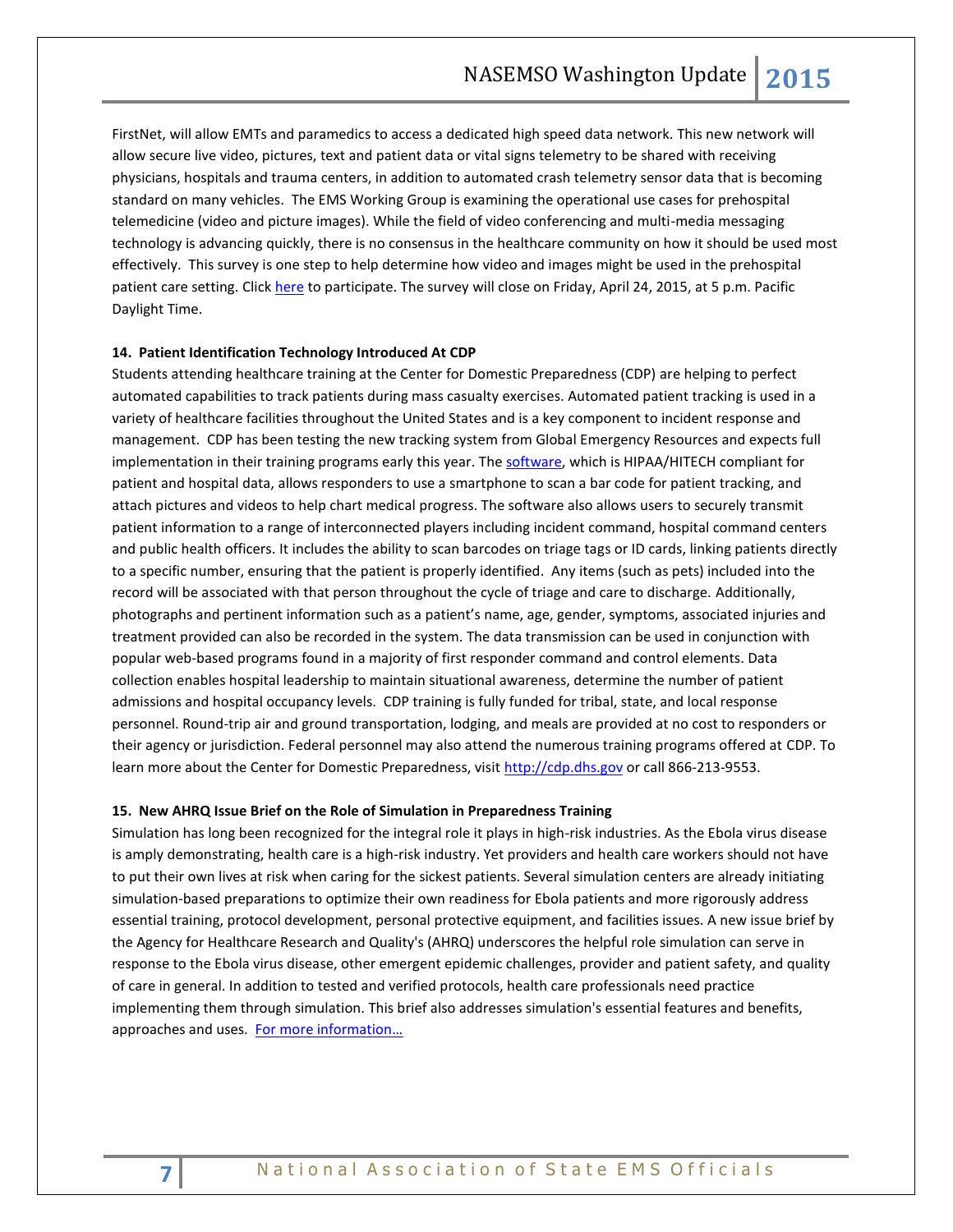#### **16. FDA Approves Duo-Dote Date Extensions**

The Food and Drug Administration (FDA) is alerting health care professionals and emergency responders of updated dates through which DuoDote auto-injectors, manufactured by Meridian Medical Technologies, may be used beyond the manufacturer's labeled expiration date. To help ensure patient safety, these products should have been — and should continue to be — stored as labeled. This posting updates FDA's [May 13, 2014 alert,](http://www.fda.gov/Drugs/DrugSafety/ucm376367.htm) which notified health care professionals and emergency responders of a two-year extension of the labeled expiration dates of certain lots of DuoDote auto-injectors. The table on the FDA web site is an updated list of DuoDote auto-injector lots and new use dates. This new list, which replaces previously posted lists, includes each of the lots listed in FDA's [May 13, 2014 posting,](http://www.fda.gov/Drugs/DrugSafety/ucm376367.htm) [March 28, 2014 posting,](http://www.fda.gov/Drugs/DrugSafety/ucm376367.htm#march2014) [December 24, 2013 posting,](http://www.fda.gov/Drugs/DrugSafety/ucm376367.htm#december2013) and [September 5, 2013 memorandum,](http://www.fda.gov/downloads/Drugs/DrugSafety/UCM376385.pdf) as well as 10 new lots. For more information...

## **17. NPG National Engagement Underway**

As called for under PPD-8, the first edition of the National Preparedness Goal sets the vision for preparedness, "a secure and resilient Nation with the capabilities required across the whole community to prevent, protect against, mitigate, respond to, and recover from the threats and hazards that pose the greatest risk," and identifies the core capabilities necessary to achieve the Goal. Over the next several weeks, the whole community will have the opportunity to support the refresh effort and submit their comments and ideas for consideration. This refresh of the National Preparedness Goal focuses on discrete, critical content revisions. The changes in the current draft of the goal are the result of the lessons from implementing the Goal and recent events, as well as the findings of the National Preparedness Report. These revisions also draw from lessons learned during the development of the National Planning Frameworks and Federal Interagency Operational Plans. To review the draft National Preparedness Goal, please visit [http://www.fema.gov/learn-about-presidential-policy-directive-8.](http://www.fema.gov/learn-about-presidential-policy-directive-8) To provide comments, please complete the feedback form and submit to [PPD8-Engagement@fema.dhs.gov.](mailto:PPD8-Engagement@fema.dhs.gov) National Engagement provides an opportunity for interested parties to comment and provide feedback on the National Preparedness Goal. **This National Engagement Period began March 27, 2015 and will conclude at 5:00 pm EDT April 16, 2015.**

#### **18. Patterns of Emergency Department Use After a Disaster Described by UPMC**

The UPMC Center for Health Security has published results of a study of how ED use patterns changed for users of 2 closed EDs after Hurricane Sandy. In a summary posted on their web site, authors identified some interesting findings with regard to patient utilization that may help inform broader preparedness planning efforts in the future. [For more information…](http://www.upmc-cbn.org/report_archive/2015/cbnreport_03202015.html)

# **19. Webinar: Pediatrics Planning in Disasters**

The Emergency Medical Services for Children (EMSC) National Resource Center is hosting the webinar "Essential Pediatric Domains and Considerations for Hospital Disaster Preparedness: Where Do We Begin?" on Thursday, April 2nd from 4p.m. to 5p.m. Eastern. This webinar is geared toward hospital administrators; clinical managers; physicians; nurses; disaster management specialist; community disaster planners; state and local policy makers. This event is a detailed talk about the "Checklist of Essential Pediatric Domains and Considerations for Every Hospital's Disaster Preparedness Policies" and how hospital leadership can use this tool to incorporate pediatric considerations into existing hospital disaster policies. Those planning to attend this educational event may find it helpful to review the Checklist prior to the webinar; it and past EMSC webinars are available on the EMSC website. Pre-registration is required for this event. For more information...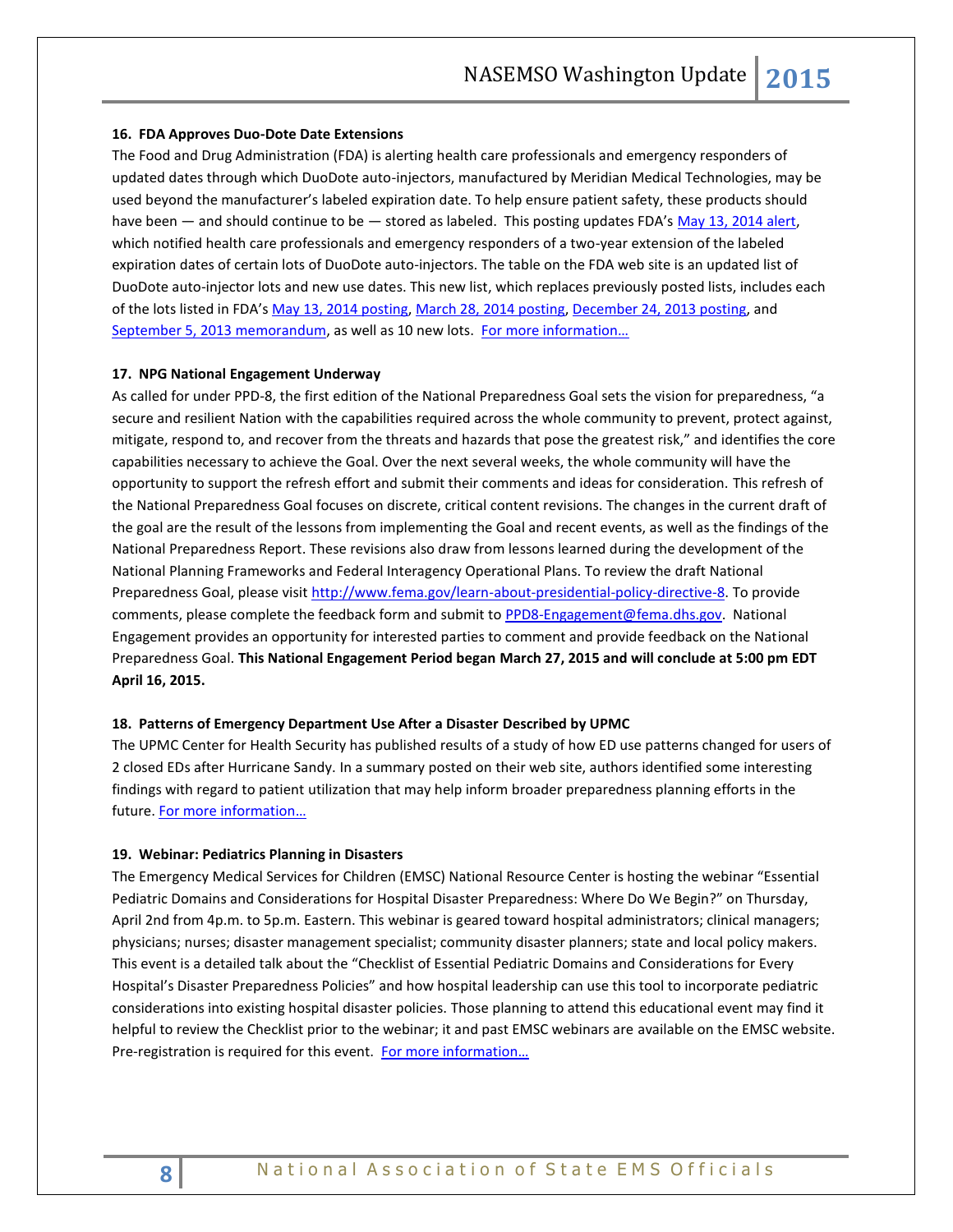### **20. 2015 FEMA Individual and Community Preparedness Award Application Period Now Open**

The U.S. Department of Homeland Security's Federal Emergency Management Agency (FEMA) is pleased to announce that the application period for the 2015 Individual and Community Preparedness Awards is open. The awards highlight innovative local practices and achievements by recognizing individuals and organizations that have made outstanding contributions toward making their communities safer, stronger, better prepared, and more resilient. Emergency management is most effective when the whole community is engaged and involved. Faith-based organizations, voluntary agencies, the private sector, tribal organizations, youth, older adults, people with disabilities and others with access and functional needs, and all individual citizens can make a difference in their communities before, during, and after disasters. These awards are an opportunity to acknowledge the work an individual or organization has done to build a more resilient nation. More information about the awards is available a[t http://www.ready.gov/citizen-corps/citizen-corps-awards](http://www.ready.gov/citizen-corps/citizen-corps-awards). To be considered for this year's awards, all submissions must be received by April 10, 2015, at 11:59 P.M. EST and must feature program activities taking place between January 1, 2014, and April 10, 2015. Applications should be submitted to [citizencorps@fema.dhs.gov.](mailto:citizencorps@fema.dhs.gov)

#### **21. GAO Recommends Improvements to DHS Acquisition Programs**

In fiscal year 2014, DHS reported it planned to spend approximately \$10.7 billion on its major acquisition programs. DHS acquires systems to reduce the probability of a terrorist attack, protect against disease, mitigate natural hazards, and secure borders. Partially in response to GAO recommendations, the department has taken steps to improve acquisition management in recent years, but has not yet implemented many of these recommendations. DHS has agreed it will take a number of actions including developing written guidance for a consistent approach to oversight, addressing programs in sustainment, and enhancing data quality and reports to Congress. For [more information…](http://www.gao.gov/assets/670/668975.pdf)

#### **22. Offers Guide to Assist Shelter Planning During a Radiation Emergency**

The Centers for Disease Control and Prevention (CDC) recently released *A Guide to Operating Public Shelters in a Radiation Emergency.* This guide, the result of a multiagency collaboration, has been developed to assist with planning and response efforts related to shelter operations in a radiation emergency. The scope of this guide encompasses information and guidance about screening for radioactive contamination, decontamination, radiation monitoring, registration, health surveillance, and communications. [For more information…](http://emergency.cdc.gov/radiation/pdf/operating-public-shelters.pdf)

# **23. WiFi Expansion Could Threaten V2V Safety Technology**

Senators Rubio (FL) and Booker (NJ) have introduced legislation to promote unlicensed spectrum use in the 5 GHz band to maximize the use of the band for shared purposes. Titled the "WiFi Innovation Act," the bill would require the National Telecommunications and Information Administration (NTIA) to cooperate with the Federal Communications Commission (FCC) to accommodate the regulatory changes to subpart M of part 90 of title 47, Code of Federal Regulations (relating to the Intelligent Transportation Systems radio service), and subpart L of part 95 of title 47, Code of Federal regulations (relating to dedicated short-range communications service on-board units), if the FCC determines that such a modification would maximize the utility of the 5850–5925 MHz band while protecting existing licensees from harmful interference. Opponents have expressed concerns that spectrum sharing could put frequencies at risk for dangerous interference with vehicle-to-vehicle (V2V) communications (V2V) being developed to prevent highway crashes. For more information...

#### **24. Secretary Foxx Sends Six-Year Transportation Bill to Congress**

US Department of Transportation Secretary Foxx recently sent to Congress his solution to a crumbling highway infrastructure: a long-term transportation bill that provides funding growth and certainty so that state and local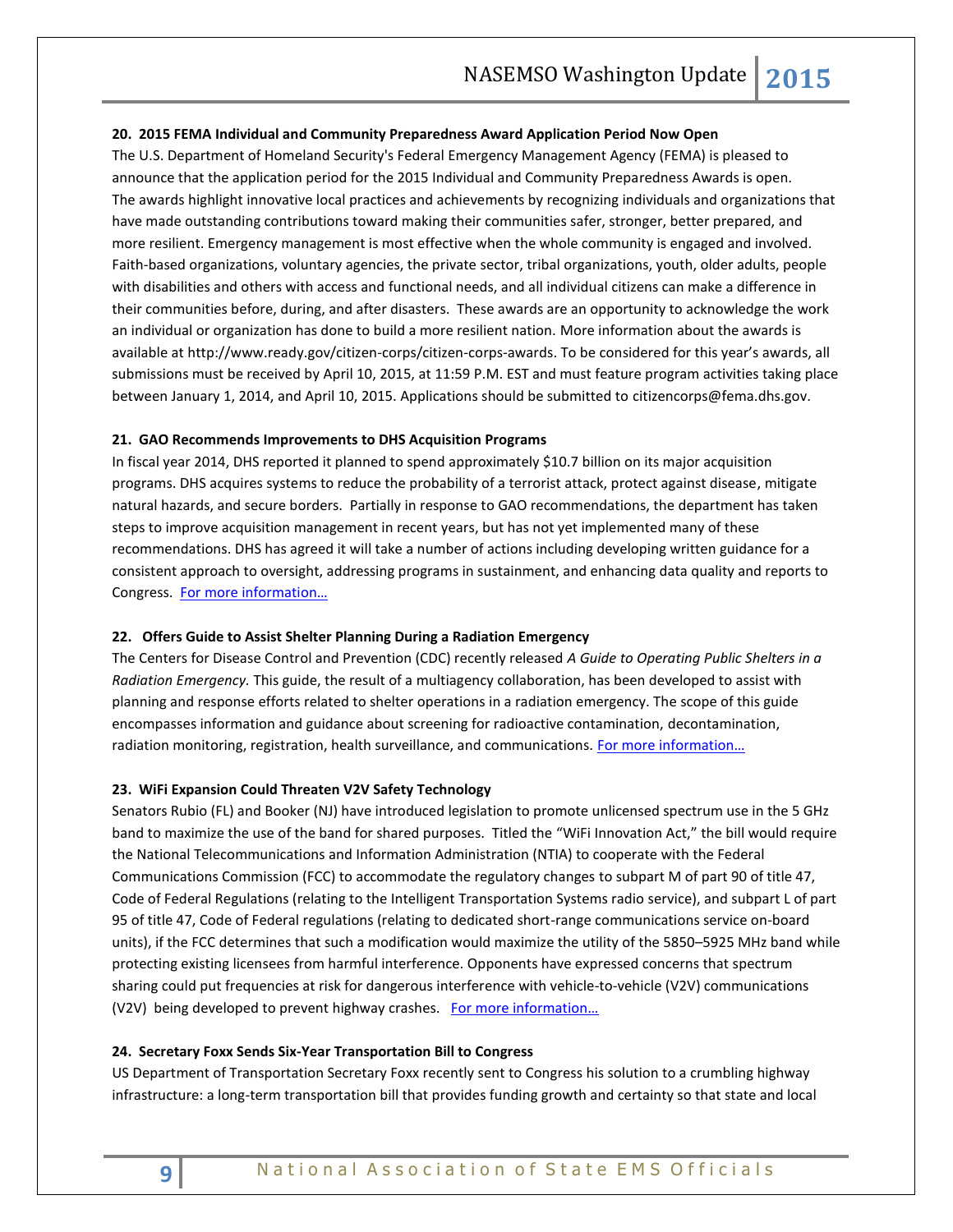governments can get back in the business of building things again. A recent study by the Department, Beyond [Traffic](http://www.dot.gov/beyondtraffic), confirmed that America's infrastructure is failing. Drivers spend more than 40 hours annually stuck in traffic. Sixty-five percent of the roads they drive on are in less than good condition; one out of four bridges they cross needs to be replaced; and public transit faces an \$86 billion repair backlog. The report also revealed that, over the next 30 years, Americans will ask more of our transportation system than ever before. The United States' population will grow by 70 million; freight traffic will increase by 45 percent. The GROW AMERICA Act will chart a new course by increasing investment in all forms of transportation, which will restore the ability of states and local governments to plan for both needed repairs and efforts that increase capacity to meet future demand. Additionally, the proposal ensures that taxpayer dollars are used more effectively and efficiently, and brings federal transportation policy into the  $21<sup>st</sup>$  century. For more information...

# **25. New Guideline Evaluates High Sensitivity Troponin Tests in Ruling Out AMI**

The Agency for Healthcare Research and Quality's (AHRQ) National Guideline Clearinghouse (NGC) has included a guideline to evaluate the clinical and cost-effectiveness of the Elecsys Troponin T high-sensitive, ARCHITECT STAT High Sensitive Troponin-I, and the AccuTnI+3 assays for early rule out or diagnosis of acute myocardial infarction (without ST-segment elevation). The National Institute for Health and Care Excellence (NICE) commissioned an External Assessment Group to perform a systematic literature review on the technology considered in this diagnostics guidance and prepare a Diagnostics Assessment Report (DAR). The Elecsys Troponin T high-sensitive assay and ARCHITECT STAT High Sensitive Troponin-I assay are recommended as options for the early rule out of NSTEMI in people presenting to an emergency department with chest pain and suspected acute coronary syndrome. The assays are recommended for use with 'early rule-out protocols', which typically include a blood sample for cardiac troponin I or T taken at initial assessment in an emergency department and a second blood sample taken after 3 hours. For more information...

#### **26. Rare But Dangerous Drug Interaction Reported**

The Food and Drug Administration (FDA is warning that serious slowing of the heart rate can occur when the antiarrhythmic drug amiodarone is taken together with either the hepatitis C drug Harvoni (ledipasvir/sofosbuvir) or with Sovaldi (sofosbuvir) taken in combination with another direct acting antiviral for the treatment of hepatitis C infection. FDA is adding information about serious slowing of the heart rate, known as symptomatic bradycardia, to the Harvoni and Sovaldi labels. FDA is recommending that health care professionals should not prescribe either Harvoni or Sovaldi combined with another direct acting antiviral with amiodarone. Healthcare professionals and patients are encouraged to report adverse events or side effects related to the use of these products to the FDA's MedWatch Safety Information and Adverse Event Reporting Program. For more information...

#### **27. New AAP Policy Statement Addresses Preferred Dosing of Liquid Meds in Pediatrics**

According to the American Academy of Pediatrics (AAP), medication overdoses are a common, but preventable, problem among children. Volumetric dosing errors and the use of incorrect dosing delivery devices are 2 common sources of these preventable errors for orally administered liquid medications. To reduce errors and increase precision of drug administration, milliliter-based dosing should be used exclusively when prescribing and administering liquid medications. Teaspoon- and tablespoon-based dosing should not be used. Devices that allow for precise dose administration (preferably syringes with metric markings) should be used instead of household spoons and should be distributed with the medication. Download the AAP Policy Statement: [Metric Units and the](http://pediatrics.aappublications.org/content/early/2015/03/25/peds.2015-0072.full.pdf+html)  [Preferred Dosing of Orally Administered Liquid Medications.](http://pediatrics.aappublications.org/content/early/2015/03/25/peds.2015-0072.full.pdf+html)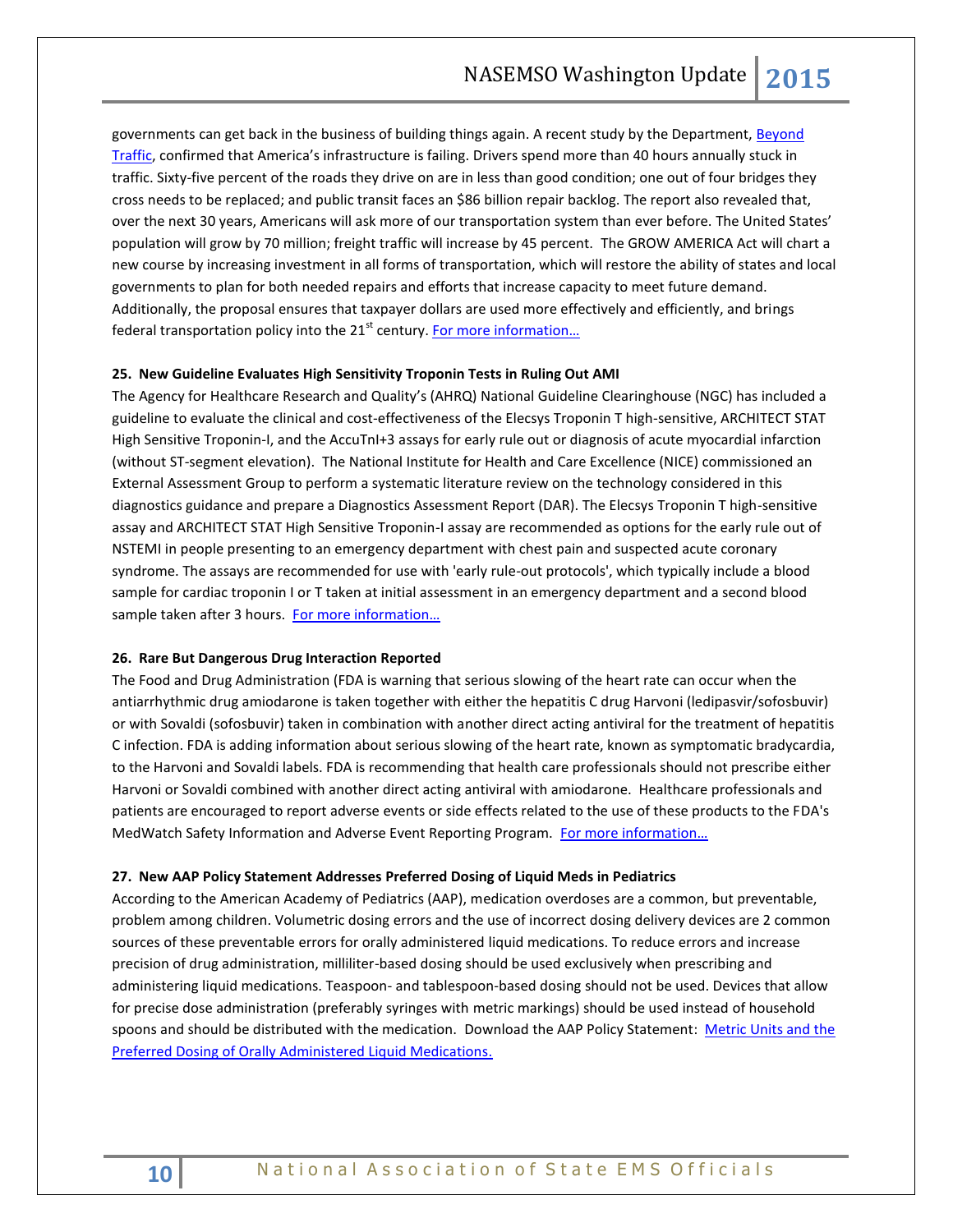# **28. EMSC NRC Seeks Applicants for Advisory Council**

The Emergency Medical Services for Children (EMSC) National Resource Center (NRC) Advisory Council is as an informal, sitting panel that provides input on and assists with the implementation of EMSC NRC activities as prescribed by the federal EMSC Program. At this time, the EMSC NRC is reseating a council for the 2015 to 2016 term; an extension of this term through 2018 is contingent upon the continuation of grant funding after its current federal funding expires in June 2016. In particular, the Center is seeking applicants who are new to the field of pediatric emergency care, either through their professional career or personal experience with the pediatric emergency care system, or who have had limited engagement in EMSC Program activities. More information on the council and application instructions are available on [the EMSC NRC website.](http://emscnrc.org/Get_Involved/Advisory_Council.aspx) Please note, all applications are due by 5:00 pm, April 30, 2015.

# **29. Fifth Annual QI Research Methods Conference Scheduled for April 24**

Register now for the Academic Pediatric Association's 5th Annual Quality Improvement (QI) Research Methods Conference, supported in part by AHRQ, April 24 at the Hilton Bayfront Hotel in San Diego. The conference begins the day before the official start of the Pediatric Academic Societies meeting April 25–28 at the same location. This year's conference includes interactive sessions on study design and research methods of high relevance to QI and its evaluation, a preconference breakfast with the faculty, several prominent keynote speakers and a closing plenary session featuring the best of the abstracts submitted to the conference. For more information...

# **30. NTAM 2015 Toolkit Now Available**

The American Trauma Society, in collaboration with the Society of Trauma Nurses, is once again pleased to present



National Trauma Awareness Month. This May, National Trauma Awareness Month celebrates its 27th anniversary with the campaign slogan, "3D Trauma Prevention" and focuses on contributors to motor vehicle crashes - Drugs/Drinking, Distraction and Drowsiness. This is an all too familiar list that makes driving in the United States a risky endeavor. In 2013, the US saw over 32,000 fatalities and over 2.3 million injuries from motor vehicle crashes. Of those, 31% involved an alcohol-impaired driver and 18% involved a distracted driver. While these numbers have decreased slightly over the past few years, the promotion of prevention strategies and education around risky behaviors

must continue until these statistics are eliminated. Several new resources ar[e now available.](http://www.amtrauma.org/?page=NTAM2015)

# **31. Researchers Evaluate Trauma Center Financial Impacts in a Statewide System**

An article in the current issue of the Journal of the American College of Surgeons evaluates the financial impact (median costs per patient for TC response and verification) to hospitals in a statewide trauma system. According to the abstract, "Trauma financial impact includes the following costs: verification, response, and patient care cost (PCC). We conducted a survey of participating trauma centers (TCs) for federal fiscal year 2012, including separate accounting for verification and response costs. Patient care cost was merged with their trauma registry data. Seventy-five percent of the 2012 state trauma registry had data submitted. Each TC's reasonable cost from the Medicare Cost Report was adjusted to remove embedded costs for response and verification. Cost-to-charge ratios were used to give uniform PCC across the state." Mabry CD et al. Determining the Hospital Trauma Financial Impact in a Statewide Trauma System. *J Am Coll Surg* 2015 Apr. pp. 446-458. Access the abstract or purchase the articl[e here.](http://www.journalacs.org/article/S1072-7515%2815%2900009-5/abstract)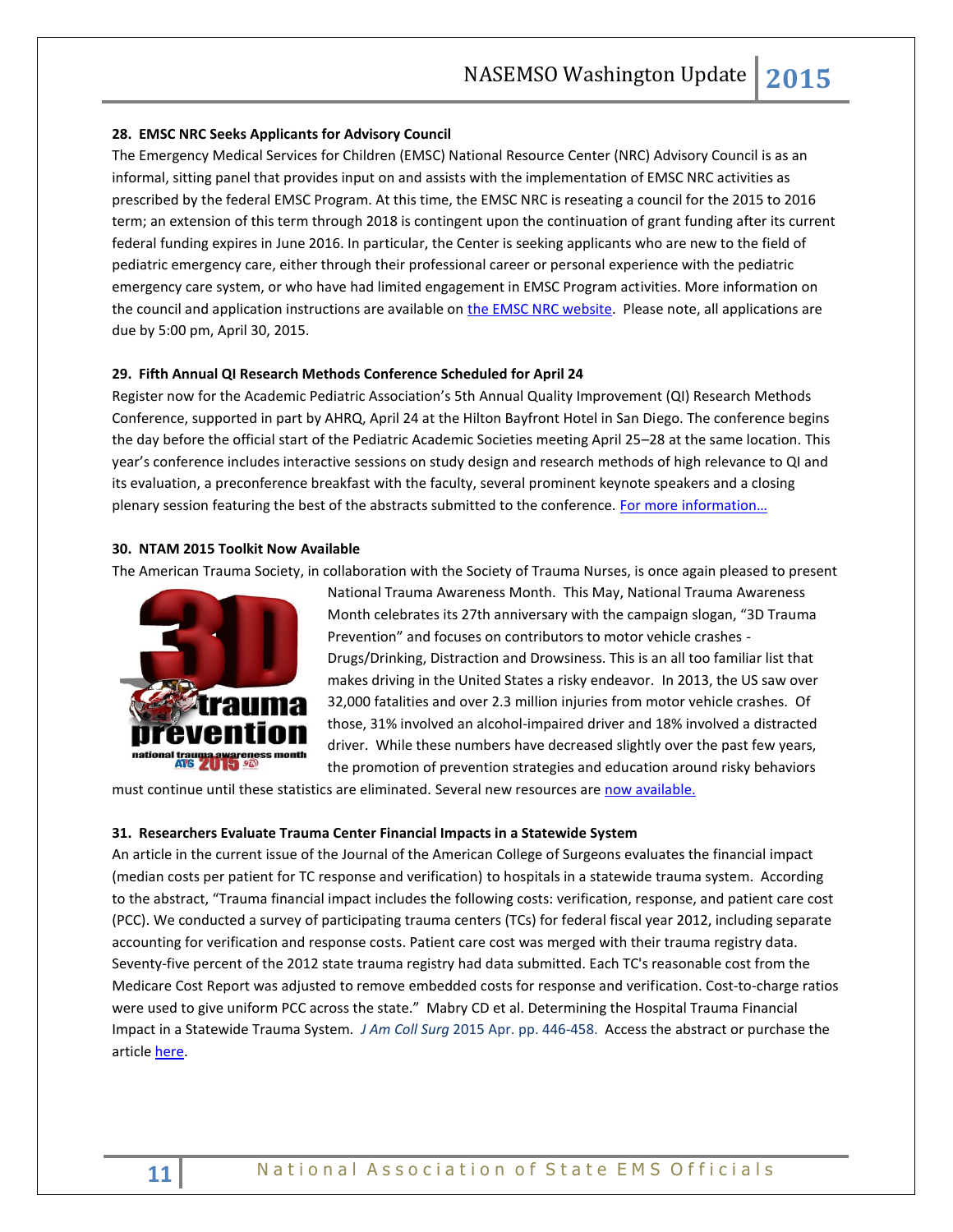# **32. Trauma Bill Moves to Senate**

Following recent passage in the US House of Representatives, the Trauma Systems and Regionalization of Emergency Care Reauthorization Act has moved to the Senate as Senate Bill 763. S 763 would reauthorize two important grant programs: Trauma Care Systems Planning Grants, which support state and rural development of trauma systems, and Regionalization of Emergency Care Systems Pilot Projects, which provide funds to design, implement, and evaluate innovative models of regionalized emergency care. The bill would also direct states to update their model trauma care plan with the input of relevant stakeholders. The Bill has been referred to the Senate Committee on Health, Education, Labor, and Pensions. For more information...

Health and Law Groups Advocate for Reduction of Firearm Injuries in New White Paper The American College of Physicians, American Academy of Family Physicians, American Academy of Pediatrics, American College of Emergency Physicians, American Congress of Obstetricians and Gynecologists, American College of Surgeons, and American Psychiatric Association recently joined with the American Public Health Association and the American Bar Association "to call for policies to help mitigate the rate of firearm injuries and deaths in the United States." The recommendations appear in a paper, [Firearm-Related Injury and Death in the](http://annals.org/article.aspx?articleid=2151828)  [United States: A Call to Action](http://annals.org/article.aspx?articleid=2151828) from 8 Health Professional Organizations and the American Bar Association.

# **33. ATS Offers New Course for Injury Prevention Coordinators**

The American Trauma Society (ATS) in conjunction with the Society of Trauma Nurses (STN) annual meeting launched the inaugural course for Injury Prevention Coordinators last week in Jacksonville, FL. The ATS's new Injury Prevention Couse was developed in collaboration with members of the Trauma Prevention Coalition (Including, the Society of Trauma Nurses (STN), American College of Surgeons – Committee on Trauma (ACS-COT), Eastern Association for the Surgery of Trauma (EAST), Trauma Center Association of America (TCAA) and American Association for the Surgery of Trauma (AAST). This 2-day course was developed by seasoned injury prevention professionals across the country and is designed to cover 14 chapters on injury and data analysis, education, program development, advocacy, promotion, and more! For more information...

#### **34. NHTSA to Host "EMS Focus" Webinar on Ground Ambulance Crashes**

NHTSA regularly investigates ambulance crashes, with detailed reports that reveal valuable information about ambulance crashes and safety across the U.S. Learn how NHTSA's Office of EMS is collaborating with a variety of partners to use this information and other data to improve the safety of all providers and patients in transit. More information including a link to registration for the April 15, 2015 (2pm EDT) webinar is available [here.](http://www.ems.gov/ems-focus.html)

#### **35. NIOSH Science Blog Spotlights Violence in Healthcare**

According to the National Institute for Occupational Safety and Health (NIOSH), "In the healthcare setting, workplace violence may occur in many forms including: an active shooter, a disruptive patient, or as ongoing incivility from a colleague. The most commonly reported form of violence in healthcare is from the disruptive patient or patient's family member. In 2013, healthcare workers reported an estimated 9,200 workplace violence incidents requiring time away from work to recover, with the majority of these perpetrated by patients or their family members. This represents 67% of all nonfatal violence-related injuries from an industry that only represents 11.5% of all workers." While Dr. Dan Hartley's blog largely highlights the incidence of violence in healthcare facilities, EMS personnel are obviously not immune to workplace violence and would benefit from the wisdom articulated in the article that starts with a focused effort on training as the basis for a comprehensive workplace violence prevention program. Hats off to the federal agencies that are offering resources to help address this important topic! For more information...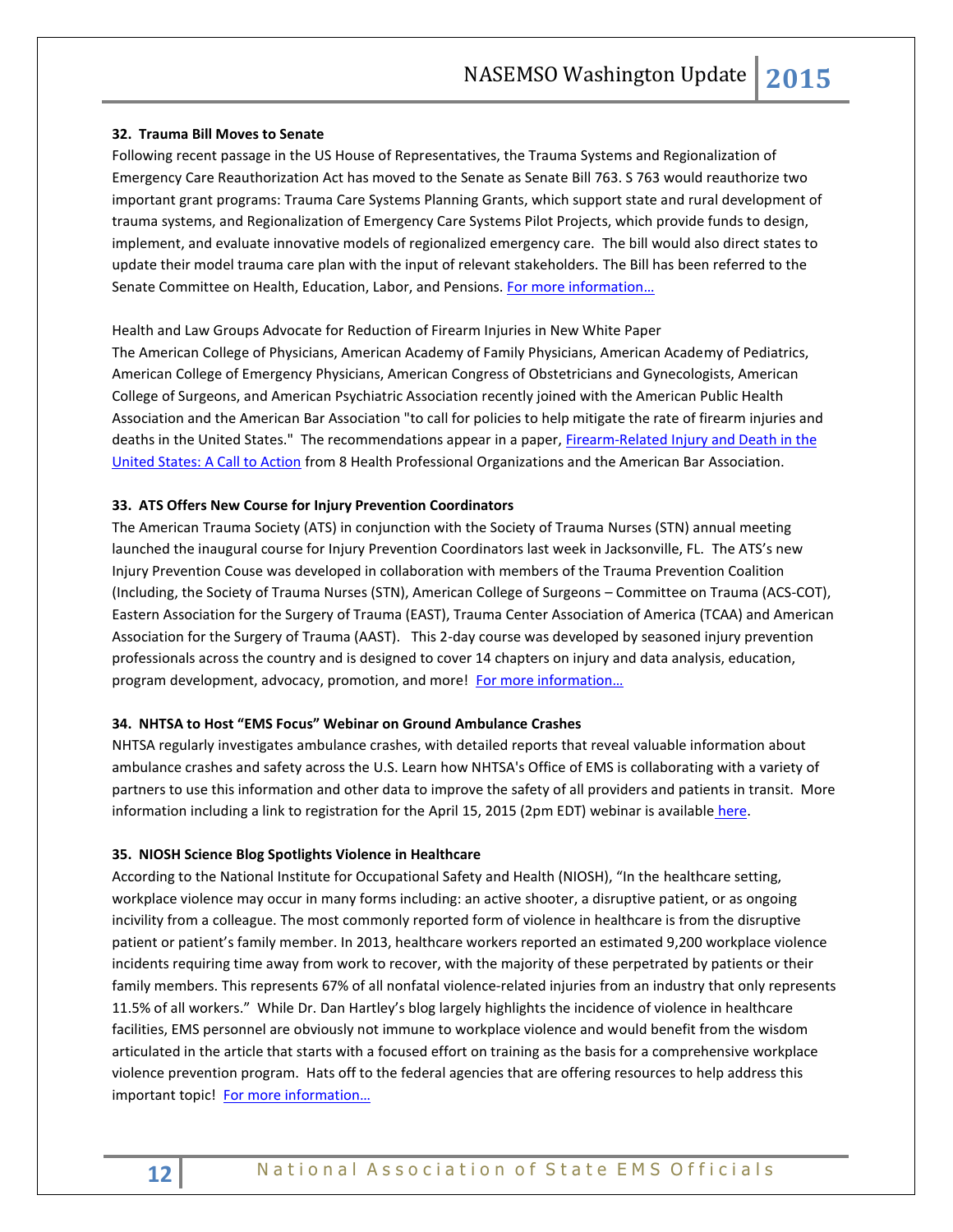# **36. AHRQ Seeks Comment on Predictive Validity of GRADE Approach**

The Agency for Healthcare Research and Quality (AHRQ) has a draft white paper posted for public comment. "The Predictive Validity of Quality of Evidence Grades for the Stability of Effect Estimates was Low: A Meta-Epidemiological Study" seeks to determine the predictive validity of the GRADE (Grading of Recommendations Assessment, Development and Evaluation) approach by examining how reliably GRADE can predict the likelihood that treatment effects remain stable as new studies emerge. The comment period ends April 14, 2015. For more [information…](http://www.effectivehealthcare.ahrq.gov/search-for-guides-reviews-and-reports/?pageaction=displayProduct&productID=2055)

# **37. AHRQ Offers Innovations on Reducing Non-Urgent Emergency Services**

The AHRQ Health Care Innovations Exchange is expanding efforts to scale up and spread innovations by sponsoring three Learning Communities that aim to improve the delivery of care. The Innovations Exchange has identified reducing the use of emergency services for non-urgent conditions as a high-priority area. For a variety of reasons, ranging from convenience to barriers in accessing primary care and other health care services, many patients seek treatment at the emergency department (ED) for non-urgent (often chronic) conditions that could be better handled in other settings. This pervasive issue results in unnecessarily high costs of care and has significant consequences for both the patient and the health care system. Patients often receive fragmented care and inadequate management of underlying medical, behavioral, and psychosocial needs, while emergency services are overburdened and struggling with allocating limited resources. The agency reports several innovations:

- [Trained Paramedics Provide Ongoing Support to Frequent 911 Callers, Reducing Use of Ambulance and](https://innovations.ahrq.gov/profiles/trained-paramedics-provide-ongoing-support-frequent-911-callers-reducing-use-ambulance-and)  [Emergency Department Services](https://innovations.ahrq.gov/profiles/trained-paramedics-provide-ongoing-support-frequent-911-callers-reducing-use-ambulance-and)
- [Data-Driven System Helps Emergency Medical Services Identify Frequent Callers and Connect Them to](https://innovations.ahrq.gov/profiles/data-driven-system-helps-emergency-medical-services-identify-frequent-callers-and-connect)  [Community Services, Reducing Transports and Costs](https://innovations.ahrq.gov/profiles/data-driven-system-helps-emergency-medical-services-identify-frequent-callers-and-connect)
- [Referral System Allows Responders to Connect 911 Callers to Needed Community-Based Services,](https://innovations.ahrq.gov/profiles/referral-system-allows-responders-connect-911-callers-needed-community-based-services)  [Reducing Nonemergency Calls](https://innovations.ahrq.gov/profiles/referral-system-allows-responders-connect-911-callers-needed-community-based-services)
- **Specially Trained Paramedics Respond to Nonemergency 911 Calls and Proactively Care for Frequent** [Callers, Reducing Inappropriate Use of Emergency Services](https://innovations.ahrq.gov/profiles/specially-trained-paramedics-respond-nonemergency-911-calls-and-proactively-care-frequent)

Suggested additional reading: [7 Best Practices to Reduce Emergency Department Misuse.](http://www.acepnow.com/article/7-best-practices-reduce-emergency-department-misuse/)

# **38. Wakefield Named New Acting Deputy Secretary at HHS**

Dr. Mary Wakefield, administrator of the Health Resources and Services Administration (HRSA), has been named acting deputy secretary of the Department of Health and Human Services (HHS). She becomes second in command at the agency. Wakefield, an RN and Ph.D., will become one of the highest-ranking nurses in the federal government. Jim Macrae, HRSA's associate administrator for primary healthcare, will take over as acting administrator of HRSA. As head of the Bureau of Primary Health Care, Macrae oversaw the Federally Qualified Health Center Program.

# **39. HHS to Address Opioid Drug Related Overdose, Death and Dependence**

U.S. Health and Human Services Secretary Sylvia M. Burwell has announced [a targeted initiative](http://aspe.hhs.gov/sp/reports/2015/OpioidInitiative/ib_OpioidInitiative.cfm) aimed at reducing prescription opioid and heroin related overdose, death and dependence. Deaths from drug overdose have risen steadily over the past two decades and currently outnumber deaths from car accidents in the United States. The President's FY 2016 budget includes critical investments to intensify efforts to reduce opioid misuse and abuse, including \$133 million in new funding to address this critical issue. The Secretary's efforts focus on three priority areas that tackle the opioid crisis, significantly impacting those struggling with substance use disorders and helping save lives.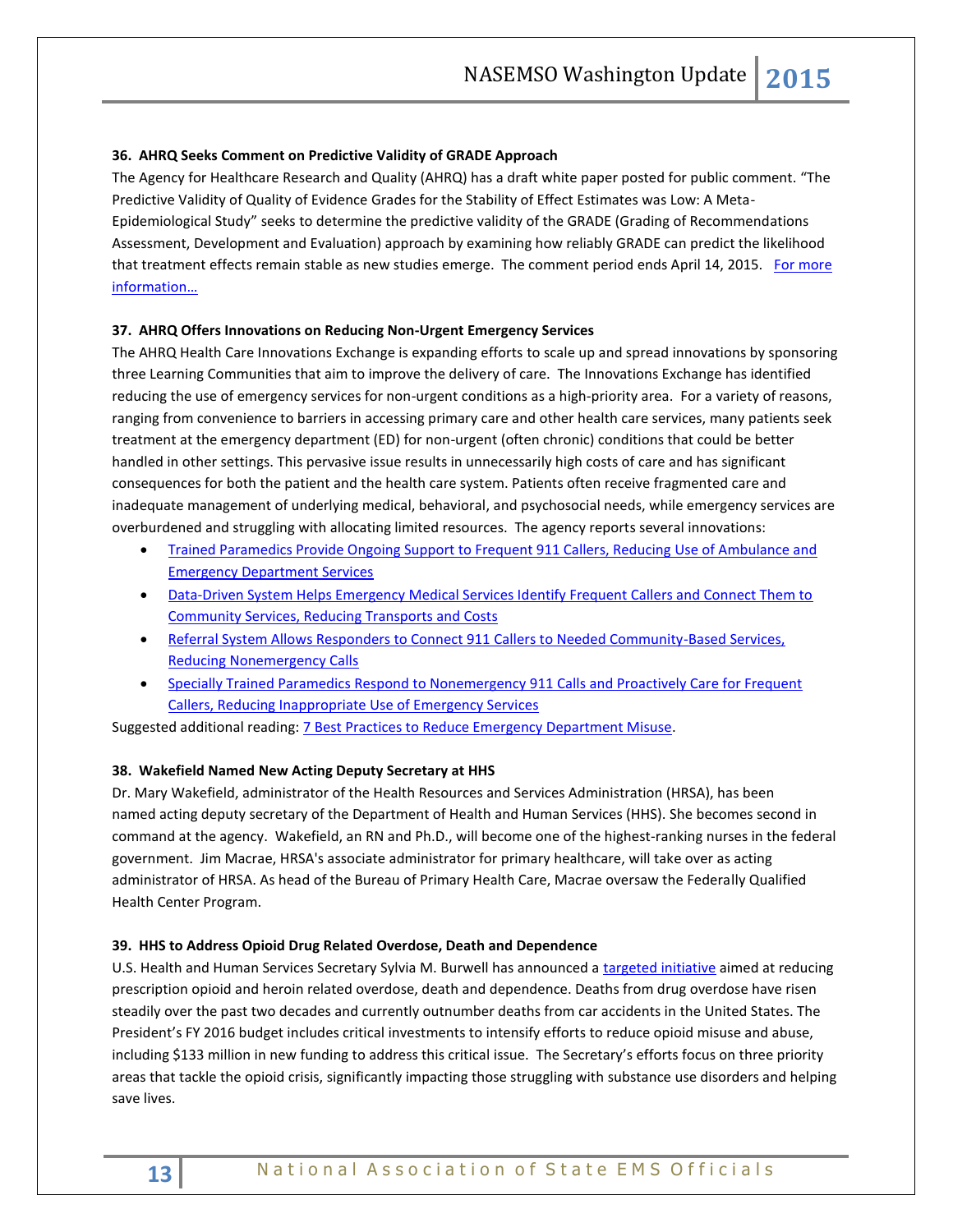- **Providing training and educational resources, including updated prescriber guidelines, to assist health professionals in making informed prescribing decisions** and address the over-prescribing of opioids.
- **Increasing use of naloxone**, as well as continuing to support the development and distribution of the lifesaving drug, to help reduce the number of deaths associated with prescription opioid and heroin overdose.
- **Expanding the use of Medication-Assisted Treatment (MAT)**, a comprehensive way to address the needs of individuals that combines the use of medication with counseling and behavioral therapies to treat substance use disorders.

States are reminded of the eligibility to apply for funding to provide state health departments the guidance and resources they need to address the problematic opioid prescribing driving the prescription drug overdose epidemic. States receiving funding must address prescribing on multiple fronts. Awardees must expand and enhance their state PDMP and implement health insurer or health system interventions. States may also choose to also conduct policy evaluations or implement other prescribing innovations. These activities will impact the patient and provider behaviors driving the epidemic in the medium term and ultimately improve the health outcomes associated with this public health problem. The deadline for applications is May 8, 2015. For more information...

In related news, a report from the Legal Action Center points to medication-assisted treatment (MAT) as an extremely under-utilized but effective tool for addressing the growing opioid and heroin epidemic. The center notes that the Comprehensive Addiction and Recovery Act, introduced last month by Senators Sheldon Whitehouse (D-RI) and Rob Portman (R-OH), would invest funds in programs that incorporate MAT. The bill calls for more insurance coverage of MAT and greater use of MAT in the criminal justice system as an alternative to incarceration when fitting. [For more informatio](http://lac.org/wp-content/uploads/2014/07/LAC-The-Case-for-Eliminating-Barriers-to-Medication-Assisted-Treatment.pdf)n…

# **40. GAO Report Addresses Federal Coordination of Drug Shortages**

In the last decade, shortages of prescription drugs containing controlled substances, such as narcotics and stimulants, have increased nationwide, preventing providers and patients from accessing essential medications for treatment. Controlled substances are regulated by DEA because of the potential for abuse and addiction. To prevent diversion of controlled substances, DEA sets quotas that limit the amount of certain substances that are available in the United States. The Government Accountability Office (GAO) was asked to examine shortages of drugs containing controlled substances. This report examines (1) the trends in such shortages, (2) the effect on patients and providers, (3) DEA's administration of the quota process, and (4) coordination between DEA and FDA to prevent and mitigate shortages. GAO analyzed data from 2001 through 2013 from the University of Utah Drug Information Service, which is generally regarded as the most comprehensive source of drug shortage data, and from 2011 and 2012 from YERS/QMS, which is the official record for the quota process. GAO interviewed officials from DEA, FDA, organizations representing patients and providers, and drug manufacturers. GAO reviewed relevant statutes, regulations, and documents. For more information...

# **41. FDA Approval Potentially Reduces Number of Childhood Vaccines**

The U.S. Food and Drug Administration (FDA) has approved use of Quadracel™ (Diphtheria and Tetanus Toxoids and Acellular Pertussis Absorbed and Inactivated Poliovirus; DTaP-IPV) vaccine for active immunization against diphtheria, tetanus, pertussis and poliomyelitis in children 4 through 6 years of age. To protect infants and children from life-threatening diseases, the Centers for Disease Control and Prevention (CDC) recommend children 4 through 6 years of age receive both their fifth dose of the diphtheria, tetanus and acellular pertussis (DTaP) vaccine series and their fourth dose of inactivated poliovirus (IPV) vaccine series. Quadracel vaccine can be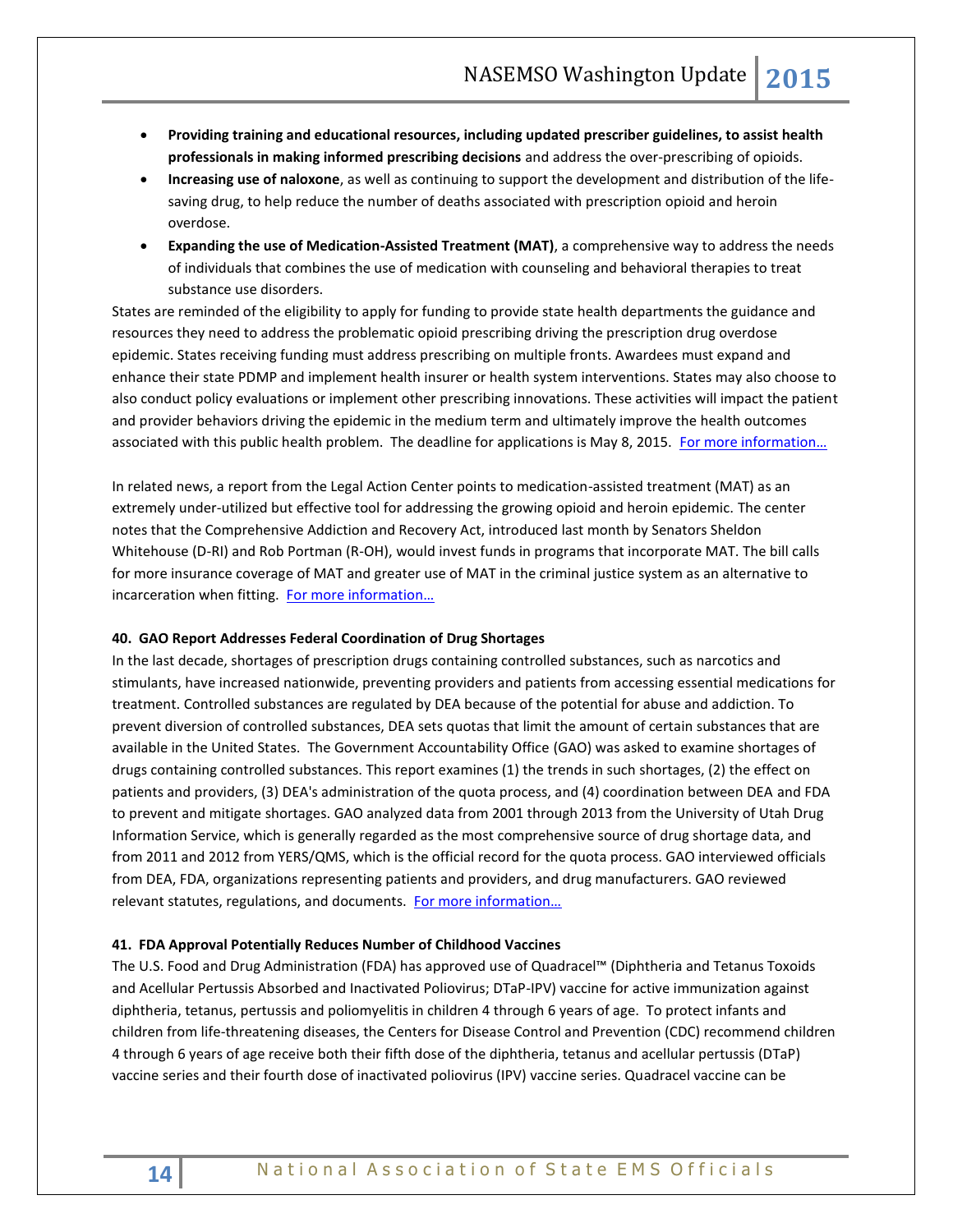administered as a fifth dose in the DTaP series and as a fourth or fifth dose in the IPV series in children 4 through 6 years of age. [For more information…](http://www.marketwatch.com/story/sanofi-pasteur-announces-fda-approval-of-quadracel-dtap-ipv-vaccine-for-children-4-through-6-years-of-age-2015-03-25)

# **42. White House Announces National Action Plan to Combat Antibiotic-Resistant Bacteria**

The White House has released a comprehensive plan that identifies critical actions to be taken by key Federal departments and agencies to combat the rise of antibiotic-resistant bacteria. The *[National Action Plan for](http://www.whitehouse.gov/sites/default/files/docs/national_action_plan_for_combating_antibotic-resistant_bacteria.pdf)  [Combating Antibiotic-Resistant Bacteria](http://www.whitehouse.gov/sites/default/files/docs/national_action_plan_for_combating_antibotic-resistant_bacteria.pdf)*, which was developed by the interagency Task Force for Combating Antibiotic-Resistant Bacteria in response to Executive Order 13676: Combating Antibiotic-Resistant Bacteria, outlines steps for implementing the *National Strategy on Combating Antibiotic-Resistant Bacteria* and addressing the policy recommendations of the President's Council of Advisors on Science and Technology (PCAST) report on *Combating Antibiotic Resistance.* The Action Plan outlines Federal activities over the next five years to enhance domestic and international capacity to prevent and contain outbreaks of antibiotic-resistant infections; maintain the efficacy of current and new antibiotics; and develop and deploy next-generation diagnostics, antibiotics, vaccines, and other therapeutics. These activities are consistent with investments in the President's FY 2016 Budget, which nearly doubles the amount of Federal funding for combating and preventing antibiotic resistance to more than \$1.2 billion. For more information...

#### **43. FDA Issues Non-Binding Recommendations to Prevent Mishaps with Small Bore (Luer) Connectors**

Small-bore connectors provide a mechanism for the connection between a variety of medical devices including those with enteral and non-enteral (e.g., intravenous) applications. The use of common connector designs, such as Luer connectors, has led to unintended connections between devices that have different intended uses and has resulted in serious and sometimes fatal consequences to patients. The Food and Drug Administration (FDA) recently issued nonbinding recommendations to the manufacturers of various devices to encourage incompatibility of enteral connectors with intravascular devices, hypodermic applications, breathing systems and driving gas devices, urethral and urinary devices, limb cuff inflation devices and neuraxial devices. The guidance also serves to notify manufacturers submitting devices to the FDA for approval that color-coding, labeling, and tagging are no longer sufficient to satisfy safety concerns regarding misconnection hazards. For more [information…](http://www.fda.gov/downloads/MedicalDevices/DeviceRegulationandGuidance/GuidanceDocuments/UCM313385.pdf)

#### **44. Nominations Sought for National EMS Awards of Excellence**

EMS World and the National Association of Emergency Medical Technicians (NAEMT) established the National EMS Awards of Excellence program to recognize outstanding achievement in the EMS profession. Nominations are currently being accepted for the following award categories:

- Dick Ferneau Paid EMS Service of the Year: Click [here](https://ems2015awards.questionpro.com/) to nominate.
- ZOLL Volunteer EMS Service of the Year: Click [here](https://ems2015awards.questionpro.com/) to nominate.
- NAEMT/Nasco Paramedic of the Year: Click [here](http://www.naemt.org/about_us/national_awards/EMTofYear.aspx) to nominate.
- NAEMT/Braun Industries EMT of the Year. Click [here](http://www.naemt.org/about_us/national_awards/EMTofYear.aspx) to nominate.
- NAEMT/Jones & Bartlett Learning Educator of the Year Award: Click [here](http://www.naemt.org/about_us/national_awards/EducatoroftheYear.aspx) to nominate.
- NAEMT Military Medic of the Year Award: Click [here](http://www.naemt.org/about_us/national_awards/military-medic-of-the-year) to nominate. (The award for "Military Medic of the Year" complies with the Department of Defense's employees gift-giving and gift-receiving rules.)

Each category award recipient receives \$1,000 cash, three EMS World Expo core program registrations, and \$1,200 for travel and lodging at th[e 2015 EMS World Expo/NAEMT](http://www.emsworld.com/EMSWorldExpo.com) Annual Meeting, September 15-19, in Las Vegas, NV. Award recipients are announced in the September issue of *EMS World* Magazine and in *NAEMT News* and recognized at the opening ceremony of EMS World Expo and the NAEMT General Membership Meeting.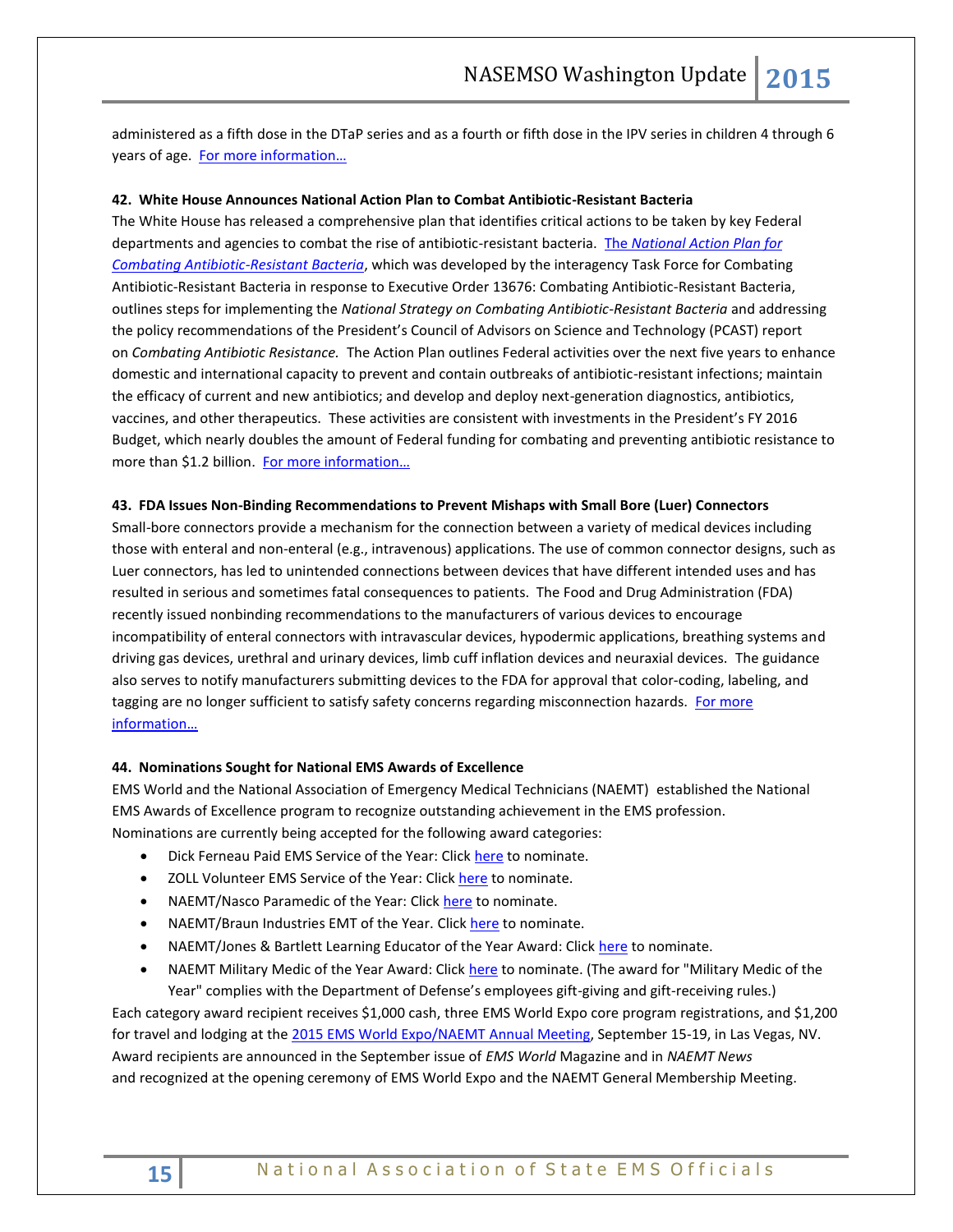45. Newgard, Craig D. et al. Revisiting the "Golden Hour": An Evaluation of Out-of-Hospital Time in Shock and Traumatic Brain Injury. *Annals of Emergency Medicine*. Article in press. Researchers evaluating patient outcomes related to prehospital times involving shock and traumatic brain injury conclude "Among out-of-hospital trauma patients meeting physiologic criteria for shock and traumatic brain injury, there was no association between time and outcome. However, the subgroup of shock patients requiring early critical resources and arriving after 60 minutes had higher mortality." For more information...

46. Chou, Eric H. et al. Ultrasonography for confirmation of endotracheal tube placement: A systematic review and meta-analysis. *Resuscitation*, Volume 90, 97 – 103. From th[e abstract:](http://www.resuscitationjournal.com/article/S0300-9572%2815%2900080-5/abstract) This study aimed to undertake a systematic review and meta-analysis to summarize evidence on the diagnostic value of ultrasonography for the assessment of endotracheal tube placement in adult patients. Researchers conclude that current evidence supports that ultrasonography has high diagnostic value for identifying esophageal intubation. With optimal sensitivity and specificity, ultrasonography can be a valuable adjunct in this aspect of airway assessment, especially in situations where capnography may be unreliable.

47. Hansen, Matthew et al. Out-of-hospital pediatric airway management in the United States. *Resuscitation*, Volume 90 , 104 – 110. Using NEMSIS, the objective of this study was to characterize pediatric out-of-hospital airway management interventions, success rates, and complications. Authors included all patients less than 18 years of age and identified all patients who had airway interventions including endotracheal intubation (ETI), bagvalve-mask ventilation (BVM), continuous positive airway pressure/bilevel positive airway pressure (CPAP/BiPAP) and alternate airways (Combitube, King LT, Laryngeal Mask Airway (LMA), esophageal obturator airway, and cricothyroidotomy). Success and complication rates were analyzed and compared across pediatric age groups, by race, ethnicity, clinical condition, and geographic region. Preview the results and conclusions...

48. Schuster MA. Measuring Quality of Pediatric Care: Where We've Been and Where We're Going. *Pediatrics peds.2014-3082.* In this thoughtful article, Dr. Schuster reflects on the need for pediatric quality measures, most notably, those that were designed for children and not for adults. The author is the recipient of the Douglas K. Richardson Award in Perinatal and Pediatric Healthcare Research Award, which is open to pediatric health services researchers of any specialty. [For more information…](http://pediatrics.aappublications.org/content/early/2015/03/11/peds.2014-3082.full.pdf+html)

49. Sousse LE et al., High Tidal Volume Decreases Adult Respiratory Distress Syndrome, Atelectasis, and Ventilator Days Compared with Low Tidal Volume in Pediatric Burned Patients with Inhalation Injury. J Am Coll Surg 2015 Apr pp. 570-578. The aim of this study was to determine the effects of low and high tidal volume on the number of ventilator days, ventilation pressures, and incidence of atelectasis, pneumonia, and ARDS in pediatric burned patients with inhalation injury within 1 year post burn injury. For more information...



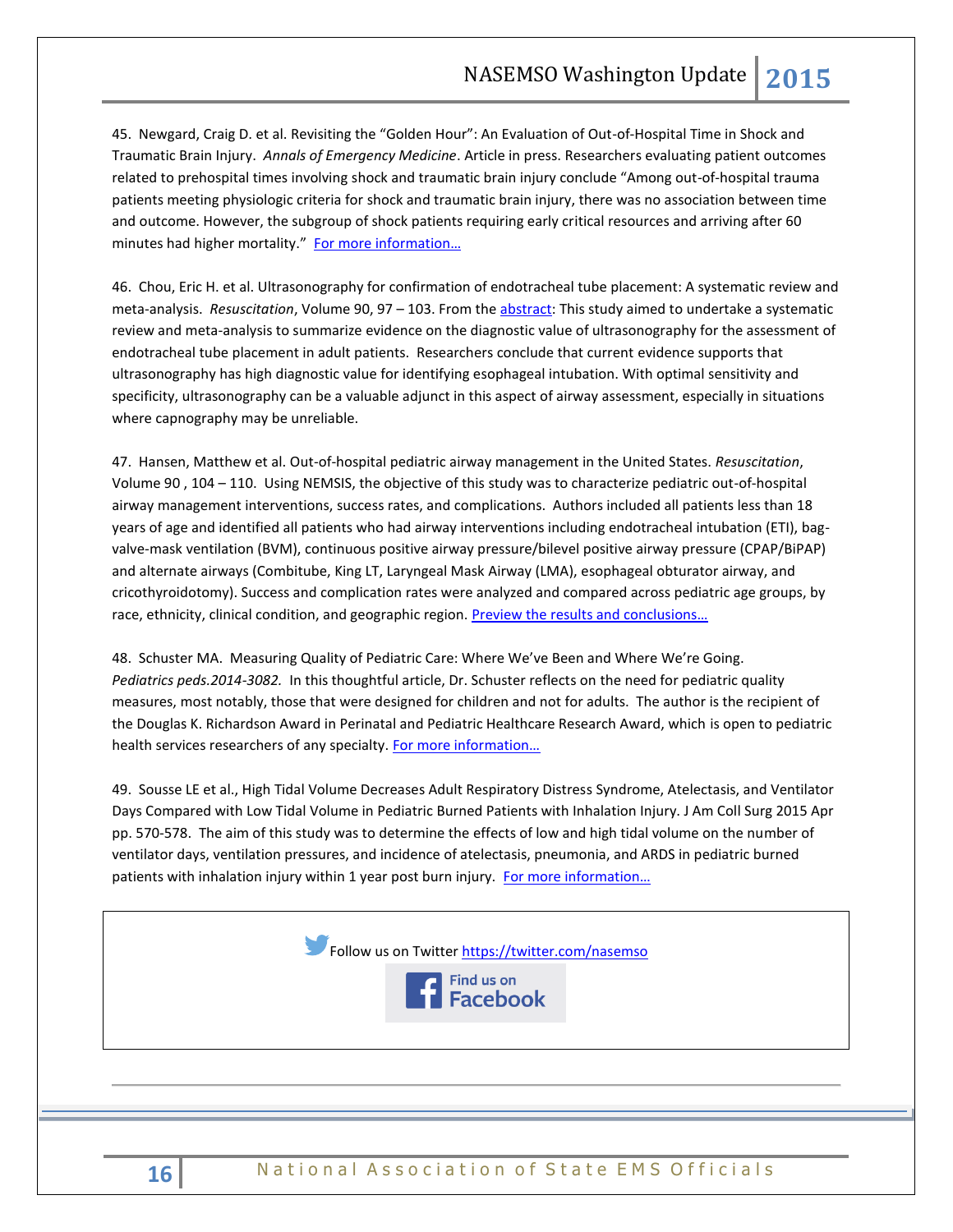# **UPCOMING EVENTS**

### **PLEASE NOTE: CALENDAR ITEMS ARE ALWAYS WELCOME!!! Send t[o robinson@nasemso.org](mailto:robinson@nasemso.org)**

# **\*\*\*STATEWIDE EMS CONFERENCES\*\*\***

\*The 38th Annual Pennsylvania EMS Conference. September 10-12, 2015 in Lancaster, PA and September 25-26, 2015 in Altoona, PA. For more information...

# **\*\*\*National Conferences and Special Meetings\*\*\***

# **NAEMSE Instructor Course Level 1**

Springfield, MO: April 17 - 19, 2015

Vancouver, WA: April 24 - 26, 2015

\*West Chester, PA: May 1-3, 2015

\*Greenville, SC: May 29-31, 2015

\*Cheyenne, WY: June 5-7, 2015

\*Nashville, TN: August 4-6, 2015

# **NAEMSE Instructor Course Level 2**

Rochester, NY: April 10 - 11, 2015

\*Macon, GA: May 15-16, 2015

\*Nashville, TN: August 4-5, 2015

# **CAAHEP Accreditation Update & Evaluating Student Competency Workshops**

\*Nashville, TN: August 4-5, 2015

**[For more information…](http://www.naemse.org/instructor-course/)**

[2015 Preparedness Summit:](http://r20.rs6.net/tn.jsp?f=001wzKW8mjjcnbesjq6-qmpJD19e-gq3Y5FOwmLWLTgNIHh6hCIiHqstFFMbeOwVwTNMuZX6CwfLJh1ec6r8FGt5MkZtgydlbkKvPVeaYNjBpYWW2JzpyHfusQltfbi8UCgcLGFDwwq0YW95dfGYVfynmKNiyRfz-lS_xckL2nnntfDjkKRdOYxfA==&c=K-4O5t1NK0pvyYYLP6KIFRGJQfUv3C2HcUe9uWpDHDHXSHf7SX---w==&ch=Yx938ZHswsHC8i2jMpUmQmj_h7fbCpC2dtXJjMCXJYGpD2EZ9Y-O6g==) Global Health Security: Preparing a Nation for Emerging Threats. April 14-17, 2015 in Atlanta, GA.

[NASEMSO Mid-Year Meeting.](http://www.nasemso.org/Meetings/MidYear/index.asp) April 19-22, 2015. San Antonio, TX.

\*Critical Care Transport Medicine Conference. April 20-22, 2015. Charlotte, NC. [For more information…](https://ampa.org/cctmc_2015)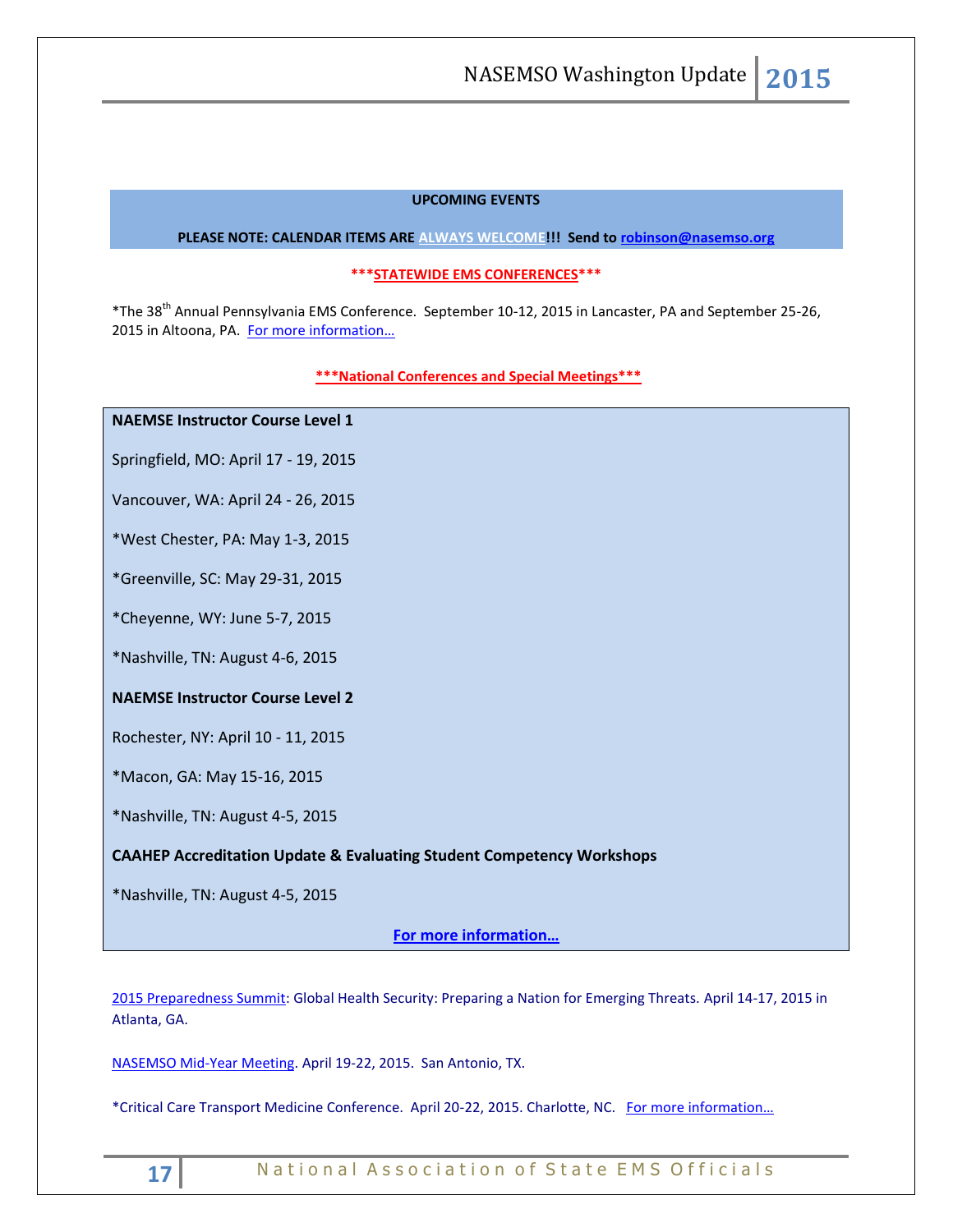[EMS On The Hill Day.](http://www.naemt.org/advocacy/emsonthehillday.aspx) Briefing on April 28, 2015; Hill visits on April 29, 2015. Washington, DC

National Rural EMS Leadership Conference. May 5-6, 2015. Cheyenne, WY. For more information...

**\*May is National Trauma Awareness Month!**

**\*EMS Week May 17-23, 2015**

**\*National Trauma Survivors Day is May 20, 2015**

**\*EMS for Children Day is May 20, 2015**

**\*** 2015 National EMS Memorial Service. June 27, 2015. Pikes Peak Center. Colorado Springs, CO. [details](http://www.nemsms.org/) | [Press Release: National EMS Memorial Service Announces Names of 2015 Honorees](http://www.nasemso.org/Resources/Calendar/documents/NEMSMS-Announces-2015-Honorees.pdf) [Press Release: NEMSMS to Move National EMS Memorial Service to Virginia Starting in 2016](http://www.nasemso.org/Resources/Calendar/documents/NEMSMS-Press-Release-Transition-Announcement.pdf)

NAEMSE Annual Symposium. August 4-9, 2015. Nashville, TN.

[Pinnacle 2015.](http://pinnacle-ems.com/program/) August 3-7, 2015. Jacksonville, FL. Registration is now open!

[EMS World Expo.](http://emsworldexpo.com/) September 15-19, 2015. Las Vegas, NV.

[ENA Annual Meeting.](http://www.ena.org/education/conferences/2015/Pages/default.aspx) September 28-October 3, 2015. Orlando, FL.

[NASEMSO Annual Meeting.](http://www.nasemso.org/Meetings/Annual/AnnualMeeting2015.asp) October 12-16, 2015. Louisville, KY.

[\\*Air Medical Transport Conference](http://aams.org/events/2015-air-medical-transport-conference/) (AMTC), October 19-21, 2015, Long Beach Convention Center, Long Beach, California.

ACEP Scientific Assembly. October 26-29, 2015. Boston, MA.

IAEM Annual Conference and EMEX Expo. November 13-18, 2015 in Las Vegas, NV. Speaker abstracts are currently being accepted. To be selected, it is crucial that your submission be compelling in both the importance of the subject matter and also show your knowledge and experience of the subject. You must follow all the submission [requirements, outlined in the Speaker Guidance.](http://cts.vresp.com/c/?IAEM/46d16c294a/3733acafb6/1496faeb53) [Go here for more information](http://cts.vresp.com/c/?IAEM/46d16c294a/3733acafb6/9897cf8fb8/p=events/annual-conference) about the Annual Conference. The deadline for speaker submissions is February 20, 2015

See more EMS Events on NASEMSO's web site at<http://www.nasemso.org/Resources/Calendar/index.asp>

# **NASEMSO Staff Contacts**

(703) 538-1799 ext. 8 - [armstrong@nasemso.org](mailto:armstrong@nasemso.org)

Elizabeth Armstrong, CAE, MAM / Executive VP